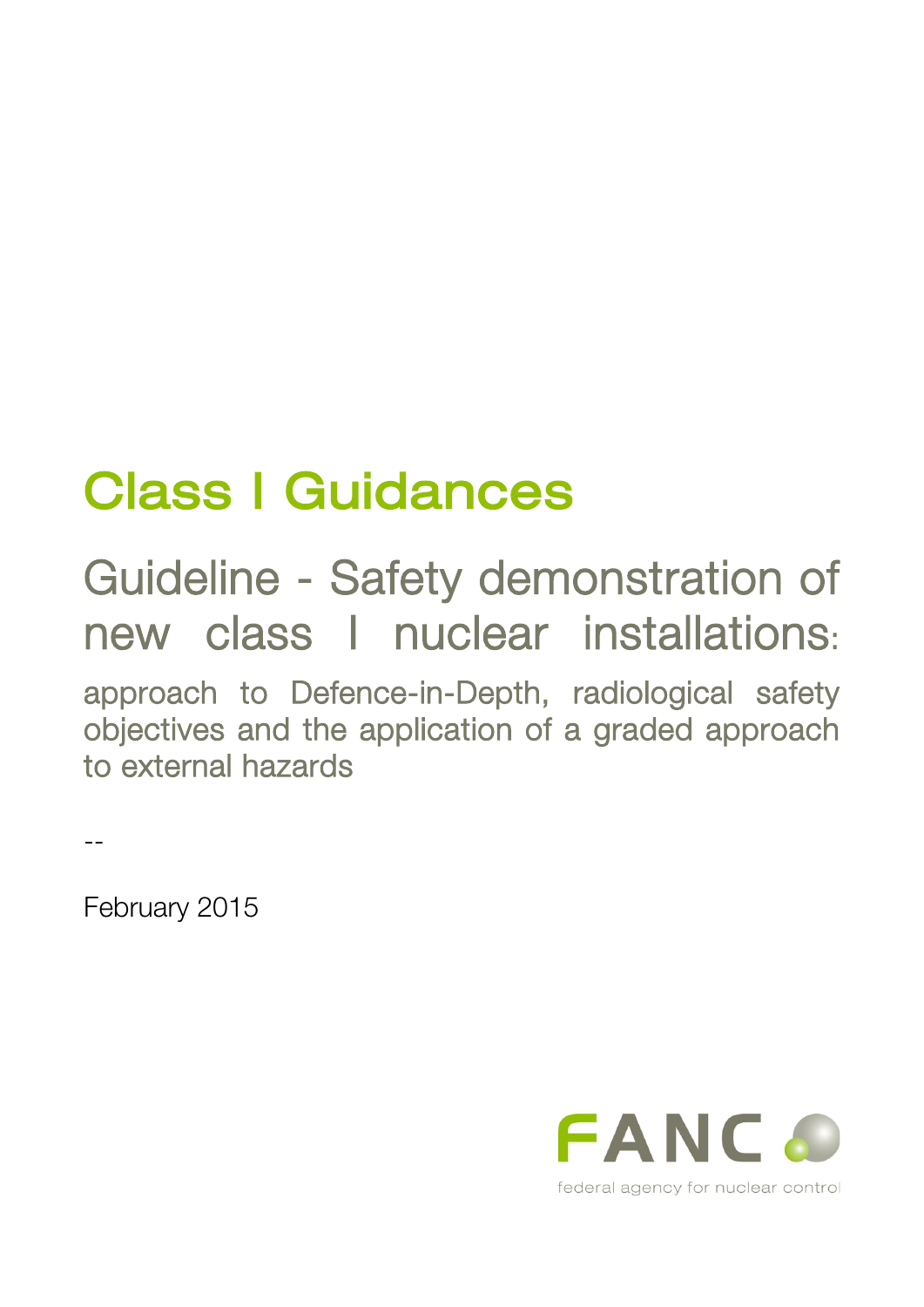## Table of contents

| 1.<br>2.<br>3.<br>4.<br>5 <sub>1</sub> | 5.1.             |  |                                                                                            |  |
|----------------------------------------|------------------|--|--------------------------------------------------------------------------------------------|--|
|                                        | 5.2.             |  | Deterministic approach to Defence-in-Depth (DiD) and associated design basis categories  4 |  |
|                                        | 5.2.1.           |  |                                                                                            |  |
|                                        | 5.2.2.           |  |                                                                                            |  |
|                                        | 5.2.3.           |  |                                                                                            |  |
|                                        | 5.2.1.           |  |                                                                                            |  |
|                                        | 5.3.             |  |                                                                                            |  |
| 6.                                     | 6.1.             |  |                                                                                            |  |
|                                        | 6.2.             |  |                                                                                            |  |
|                                        | 6.2.1.           |  |                                                                                            |  |
|                                        | 6.2.2.           |  |                                                                                            |  |
|                                        | 6.2.3.           |  |                                                                                            |  |
|                                        | 6.3.             |  |                                                                                            |  |
| 7 <sub>1</sub>                         | 7.1.             |  |                                                                                            |  |
|                                        | 7.2.             |  |                                                                                            |  |
|                                        | 7.3.             |  |                                                                                            |  |
|                                        | 7.3.1.           |  |                                                                                            |  |
|                                        | 7.3.2.<br>7.3.3. |  | Characterisation of the potential worst-case radiological consequences  12                 |  |
|                                        |                  |  | Categorization of the potential worst-case radiological consequences 14                    |  |
|                                        | 7.3.4.           |  |                                                                                            |  |
| 8.<br>9.                               |                  |  |                                                                                            |  |
|                                        |                  |  |                                                                                            |  |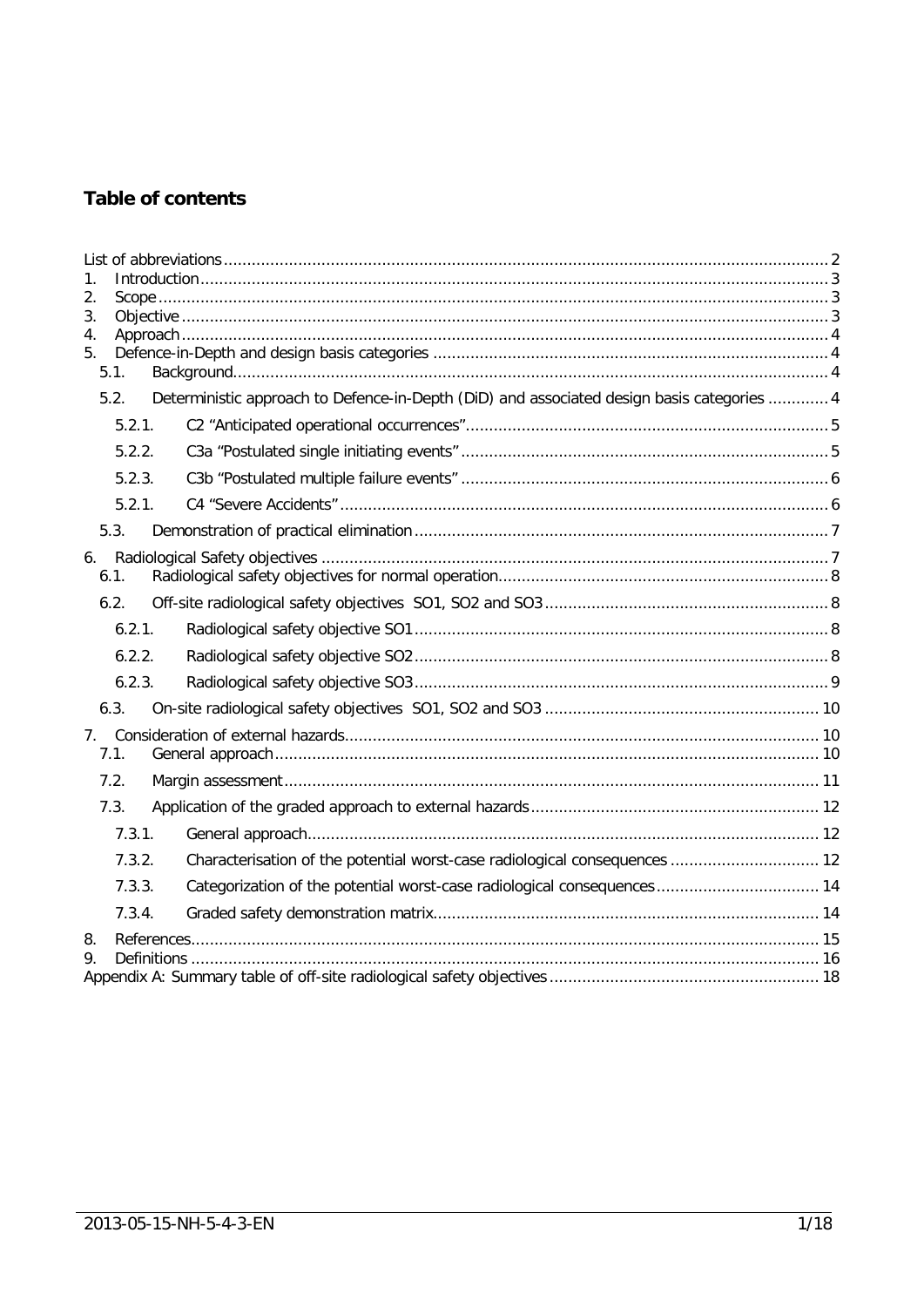## <span id="page-2-0"></span>**List of abbreviations**

- C1, C2, C3 and C4: Design basis categories 1 to 4
- DEC: Design Extension Conditions
- DiD: Defence-in depth
- Euratom: European Atomic Energy Community
- FANC: Federal Agency for Nuclear Control

GRR-2001: General Regulation on the Protection of the Population, the Workers and the Environment Against the Danger of Ionizing Radiation

- HL1: Hazard level 1
- HL1\*: Hazard level associated to the margin assessment of HL1
- HL2: Hazard level 2
- NPP: Nuclear Power Plant
- PIE: Postulated initiating event
- RHWG: Reactor Harmonization Working Group
- SA: Severe accidents
- SO1: Safety objective 1
- SO2: Safety objective 2
- SO3: Safety objective 3
- WENRA: Western European Nuclear Regulators Association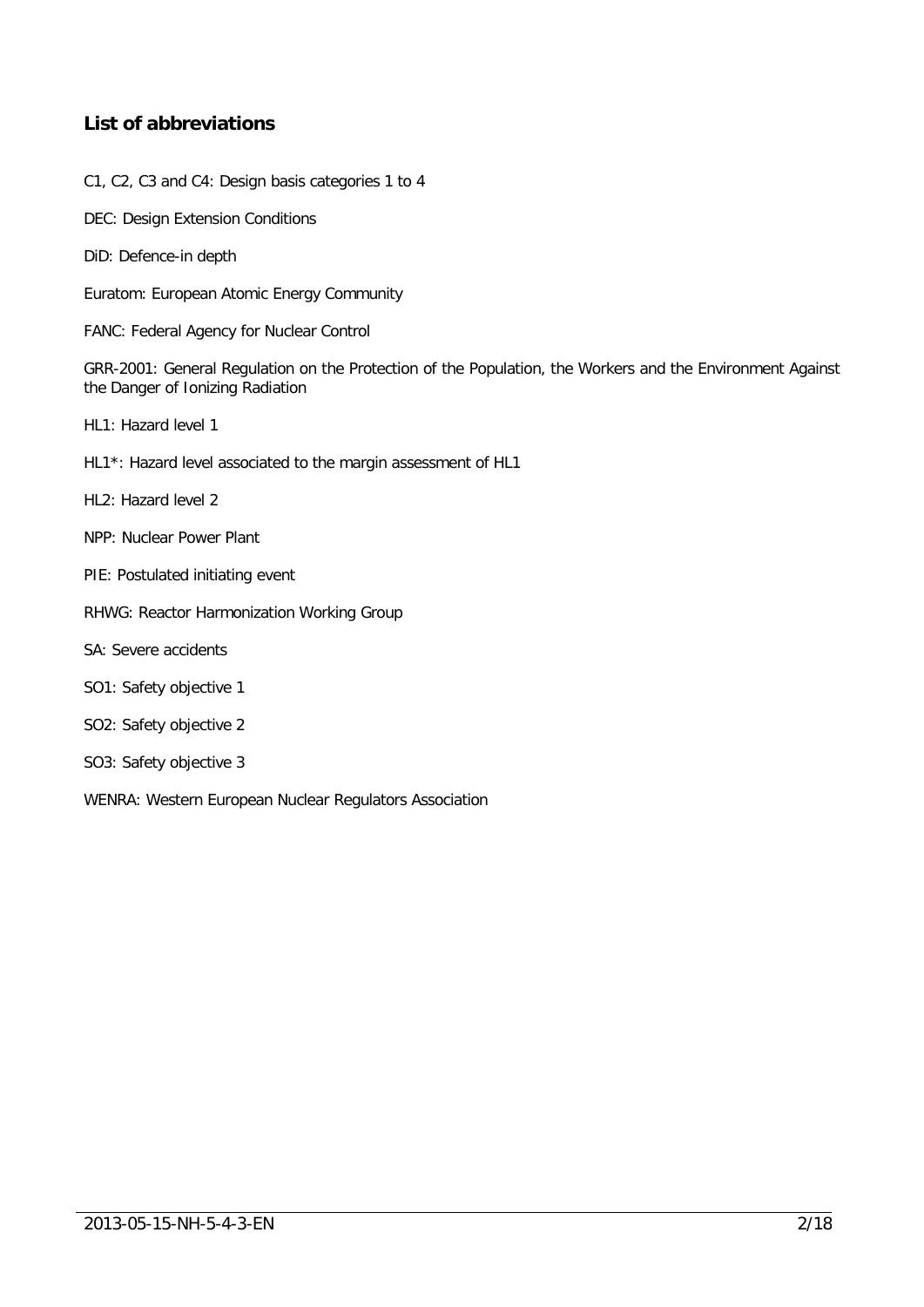## **1. Introduction**

<span id="page-3-0"></span>The basis of the Belgian regulation regarding radiation protection can be found in the royal decree of July 20, 2001 [\[1\]](#page-15-1) concerning the General Regulation on the Protection of the Population, the Workers and the Environment Against the Danger of Ionizing Radiation (GRR-2001). This royal decree describes in particular the licensing procedure and radiation protection principles (dose limits, dose constraints,…).

The basis of the Belgian regulation regarding nuclear safety can be found in the royal decree of 30 November 2011 [\[2\]](#page-15-2) which is the transposition into Belgian law of the council directive 2009/71/Euratom 'Nuclear Safety' [\[3\]](#page-15-3) and of the WENRA reference levels for existing reactors [\[4\].](#page-15-4) This royal decree contains the following sections: safety management, design, operation, safety verification and emergency planning. It contains a chapter "Generic safety rules" which applies to all new class I nuclear installations.

The recommendations formulated in this guideline aim at providing more detailed information on the expectations of the regulatory authority related to Defence-in-Depth (DiD) and quantitative radiological safety objectives in the context of the safety demonstration of new class I nuclear installations. Implementing the recommendations of this guideline will not automatically lead to the success of the authorization process but should increase the confidence of the applicant in a successful authorization process. In addition, in light of specific risks associated to an installation and its surroundings, additional safety objectives may be defined by the regulatory authority.

## **2. Scope**

<span id="page-3-1"></span>This quideline applies (i.e. it should be used as an *applicable document<sup>1</sup>*) to new class I nuclear installations<sup>[2](#page-3-4)</sup> except disposal installations. A new class I nuclear installation means a nuclear installation that is the subject of a new license application and for which the license application is introduced to the regulatory authority after the date of approval of this document.

It is outside to the scope of this guideline to address aspects related to multi-installation sites (for example the fact that several installations on the site may be challenged at the same time).

The applicant is free to propose an approach (i.e. methodology) that differs from this guideline provided it is fulfilling the regulatory requirements. The quantitative radiological safety objectives (see [§6\)](#page-7-1) should however always be met. The regulatory authority will evaluate the proposed approach and its justification against the background of this guideline.

## **3. Objective**

<span id="page-3-2"></span>The objectives of this guideline are to:

- present the structure of the levels of Defence-in-Depth;
- present the design basis categories (C1 to C4);
- present nuclear safety objectives associated to the design basis categories;
- present the approach to external hazards and the application of a graded approach for them.

<span id="page-3-3"></span><sup>&</sup>lt;sup>1</sup> This means that for new class I nuclear installations, it is expected by the regulatory authority that all applicable recommendations of this guideline are implemented in the design. If this is not the case, the regulatory authority will likely ask the applicant to provide justifications for the recommendations that are not implemented.

<span id="page-3-4"></span><sup>&</sup>lt;sup>2</sup> Class II or class III installations located on class I sites do not fall under the scope of this guideline.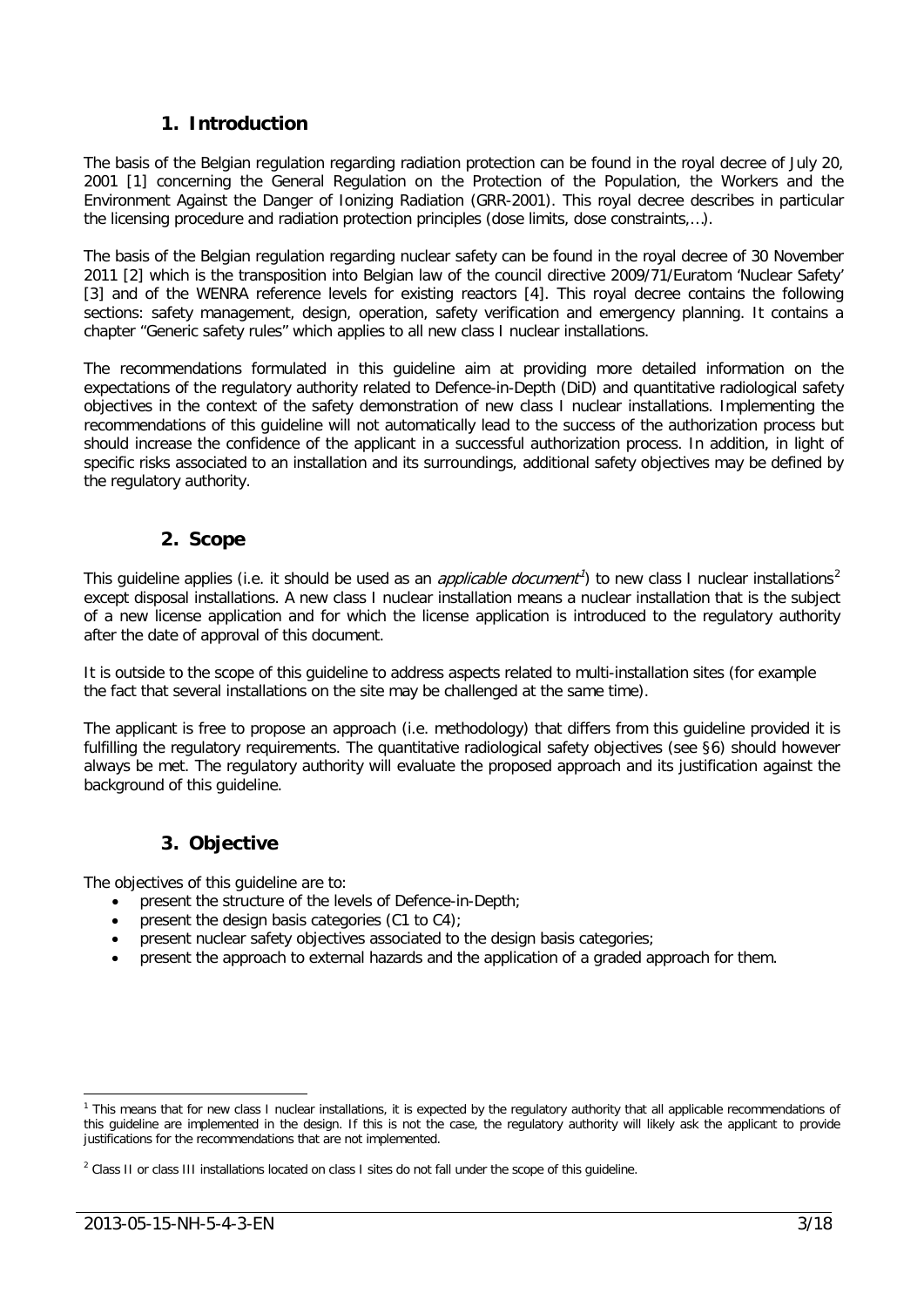## **4. Approach**

<span id="page-4-0"></span>This guideline is written in relation to the council directive 2014/87/ Euratom of 8 July 2014 [\[5\]](#page-15-5) amending directive 2009/71/Euratom establishing a community framework for the nuclear safety of nuclear installations in particular with regards to Article 8a defining the nuclear safety objective for nuclear installations and article 8b on the implementation of the nuclear safety objective for nuclear installations. In addition, to support the requirements already formulated in the Belgian regulation, this guideline is mainly inspired from recent WENRA publications on safe design of new NPPs [\[6\],](#page-15-6) [\[7\],](#page-15-7) from safety reference levels [\[4\],](#page-15-4) [\[18\]](#page-15-8) as well as from recent IAEA publications [\[8\],](#page-15-9)[\[9\],](#page-15-10)[\[10\]](#page-15-11)[,\[13\],](#page-15-12)[\[14\],](#page-15-13)[\[15\]](#page-15-14) and [\[16\].](#page-15-15)

The regulatory authority considers it relevant to use the WENRA publications [\[6\],](#page-15-6) [\[7\]](#page-15-7) as a reference to define a DiD approach and qualitative safety objectives for all new class I nuclear installations because many parts of these publications are written in general terms (i.e. not specific to a certain type of nuclear installation) or can be generalized without difficulty. The final objective is of course the same: to guarantee the safety level of the installation in view to protect the persons on-site, the population and the environment.

For all new class I nuclear installations, the chapter "Generic safety rules" of the Belgian regulation [\[2\]](#page-15-2) requires establishing a list of *postulated initiating events (PIE)* to cover all events that could affect the safety of the installation, and to select a subset of design basis events from that list, based on deterministic or on probabilistic methods, or a combination of both. The chapter specific to nuclear power plants of the Belgian regulation [\[2\]](#page-15-2) specifies that the selected design basis events will be grouped into a limited number of categories according to their probability of occurrence, and requires the definition of acceptance criteria for each category such that there are no or minor radiological consequences for frequent events and that events with potential severe consequences must have a very low probability of occurrence. These general terms can be generalized to new class I nuclear installations. Design basis categories are addressed in section [5,](#page-4-1) in relation to Defence-in-Depth. Radiological safety objectives to be associated to these categories are discussed in section [6.](#page-7-1) Guidance on how external hazards are to be included in the safety assessment and expectations on applying a graded approach in light of the potential worst-case radiological consequence associated to an installation are provided in section 7.

The list of references is provided in section 8. All terms written in this guideline and defined in section 9 "Definitions" are written in *italic* the first time they appear.

## **5. Defence-in-Depth and design basis categories**

#### <span id="page-4-2"></span><span id="page-4-1"></span>5.1. **Background**

In March 2013 WENRA has published a report [\[7\]](#page-15-7) on safety of new NPP designs setting out the common positions established by the Reactor Harmonization Working Group (RHWG) of WENRA on selected key safety issues. Position 1 of this document defines a refined structure of DiD as proposed by RHWG. This structure is adopted in Table 1 of section [5.2](#page-4-3) with several terms being changed to accommodate its application also to non-NPP nuclear class I installations. The DiD structure is also coherent with Article 8b/1 of the Euratom council directive 2014/87/Euratom [5] on DiD.

#### <span id="page-4-3"></span>5.2. **Deterministic approach to Defence-in-Depth (DiD) and associated design basis categories**

The structure of the levels of DiD and associated design basis categories recommended by the Belgian regulatory authority is presented in Table 1 below. This table should be read first of all in the context of internal events. Although the approach presented in this section is "deterministic", C2 and C3a PIEs should be selected using deterministic or probabilistic methods or a combination of both, as well as engineering judgment. C3b, C4a and C4b PIEs should be derived and justified as representative, based on a combination of deterministic and probabilistic assessments as well as engineering judgment.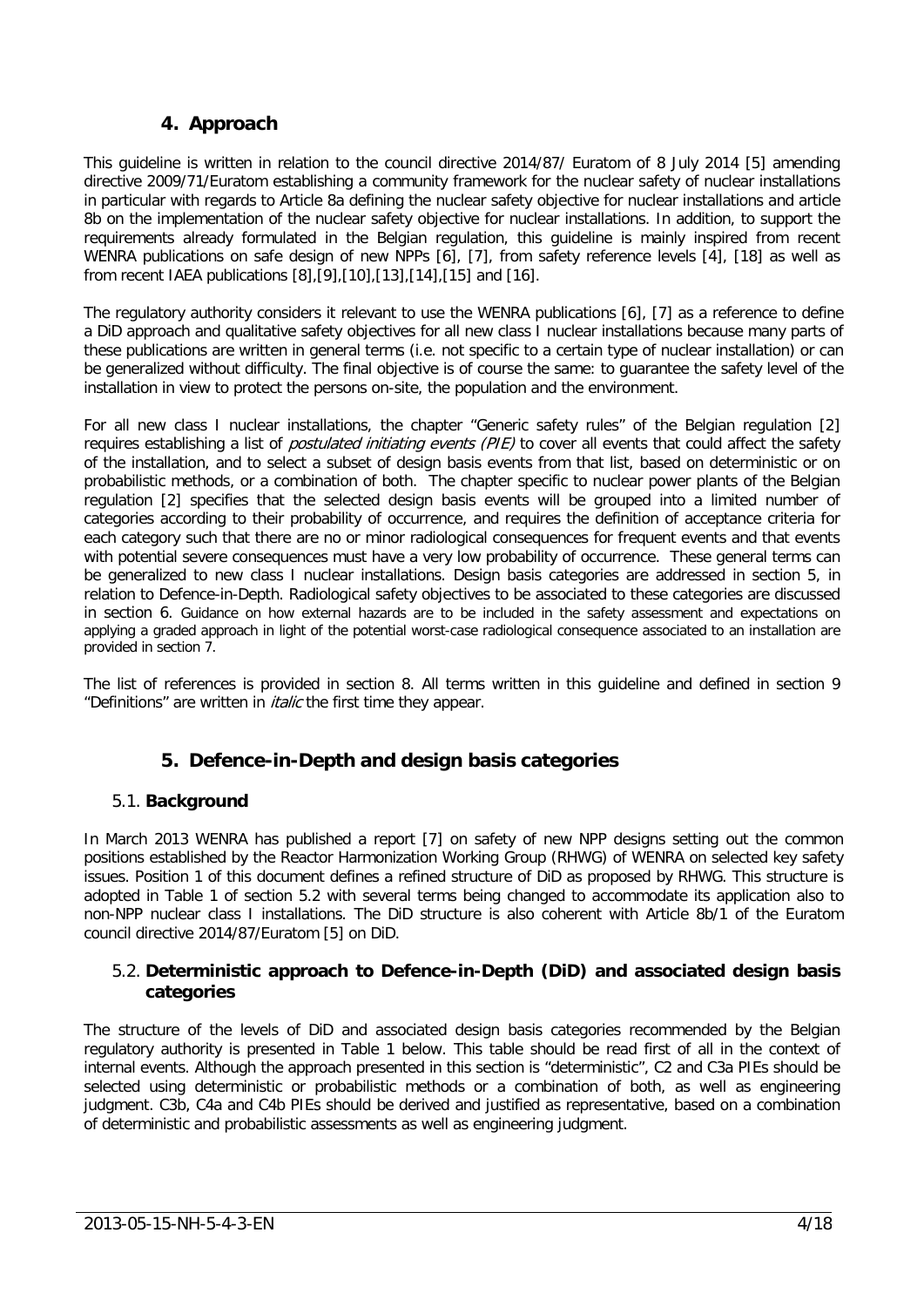|                    |                                                                                                     |                                                                                                                           |  | <b>Associated Design Basis</b><br><b>Categories</b>                        |                                            |  |
|--------------------|-----------------------------------------------------------------------------------------------------|---------------------------------------------------------------------------------------------------------------------------|--|----------------------------------------------------------------------------|--------------------------------------------|--|
| Levels<br>of DiD   | Objective of the DiD<br>Level                                                                       | Qualitative safety objective<br>of the DiD Level (Off-site<br>radiological consequences)                                  |  | <b>Definition</b>                                                          | Radiological<br><b>Safety</b><br>Objective |  |
| Level 1            | Prevention of abnormal<br>operation and failures                                                    |                                                                                                                           |  | C1 "Normal<br>operation"                                                   | GRR-2001                                   |  |
| Level <sub>2</sub> | Control of abnormal<br>operation and detection of<br>failures                                       | No off-site radiological impact<br>(bounded by regulatory<br>operating limits for discharge)                              |  | C <sub>2</sub> "Anticipated<br>operational<br>Occurrences"                 | SO1                                        |  |
| Level<br>3.a       | Control of accident to limit<br>radiological releases and                                           | No off-site radiological impact<br>or only minor radiological<br>impact (part of WENRA Objective<br>O(2)                  |  | C <sub>3</sub> a "Postulated<br>single initiating<br>events"               | SO <sub>2</sub>                            |  |
| Level<br>3.b       | prevent escalation to<br>severe accidents                                                           |                                                                                                                           |  | C3b "Postulated<br>multiple failure<br>events"                             | SO <sub>2</sub>                            |  |
| Level 4            | Control of severe<br>accidents to limit off-site                                                    | Off-site radiological impact<br>may imply limited protective<br>measures in area and time<br>(part of WENRA Objective O3) |  | C4a <sup>3</sup> "Severe<br>Accidents not<br>practically<br>eliminated"    | SO <sub>3</sub>                            |  |
|                    | releases                                                                                            | Reduce the risk further                                                                                                   |  | C4b <sup>4</sup> "Severe<br><b>Accidents</b><br>practically<br>eliminated" | Not<br>Applicable                          |  |
| Level 5            | Mitigation of radiological<br>consequences of<br>significant<br>releases of radioactive<br>material | Off-site radiological impact<br>necessitating protective<br>measures                                                      |  |                                                                            |                                            |  |

**Table 1:** Structure of the levels of DiD adopted by the Belgian regulatory authority and associated design basis categories for the deterministic approach

#### **5.2.1. C2 "Anticipated operational occurrences"**

<span id="page-5-1"></span><span id="page-5-0"></span>An *anticipated operational occurrence* should meet the quantitative safety objective SO1 presented in section [6.2.1](#page-8-2) and section [6.3](#page-10-0) with a conservative<sup>[5](#page-5-4)</sup> deterministic safety analysis approach.

#### **5.2.2. C3a "Postulated single initiating events"**

The postulated single *initiating events* design basis category<sup>[6](#page-5-5)</sup> is constituted of accidents initiated by a single postulated initiating event with all its consequential failures, if any. Based on probabilistic insights, the applicant can propose that a postulated single initiating event is considered in a different design basis category (e.g. C3b) and seek for agreement from the regulatory authority.

The accidents described above should meet the quantitative safety objective SO2 presented in section [6.2.2](#page-8-3) and section [6.3](#page-10-0) with a conservative deterministic safety analysis approach (which includes the *single failure* criteria).

<span id="page-5-2"></span><sup>&</sup>lt;sup>3</sup> C4a design basis category covers severe accidents not practically eliminated.

<span id="page-5-3"></span><sup>&</sup>lt;sup>4</sup> C4b design basis category covers severe accident phenomena occurring in situations practically eliminated but not in any other design basis category.

<span id="page-5-4"></span><sup>&</sup>lt;sup>5</sup> Guidance on the expectations of the regulatory authority for a conservative safety analysis approach will be developed.

<span id="page-5-5"></span><sup>&</sup>lt;sup>6</sup> In the context of the WENRA safety reference level[s \[18\],](#page-15-8) C3a accidents are the "design basis accidents".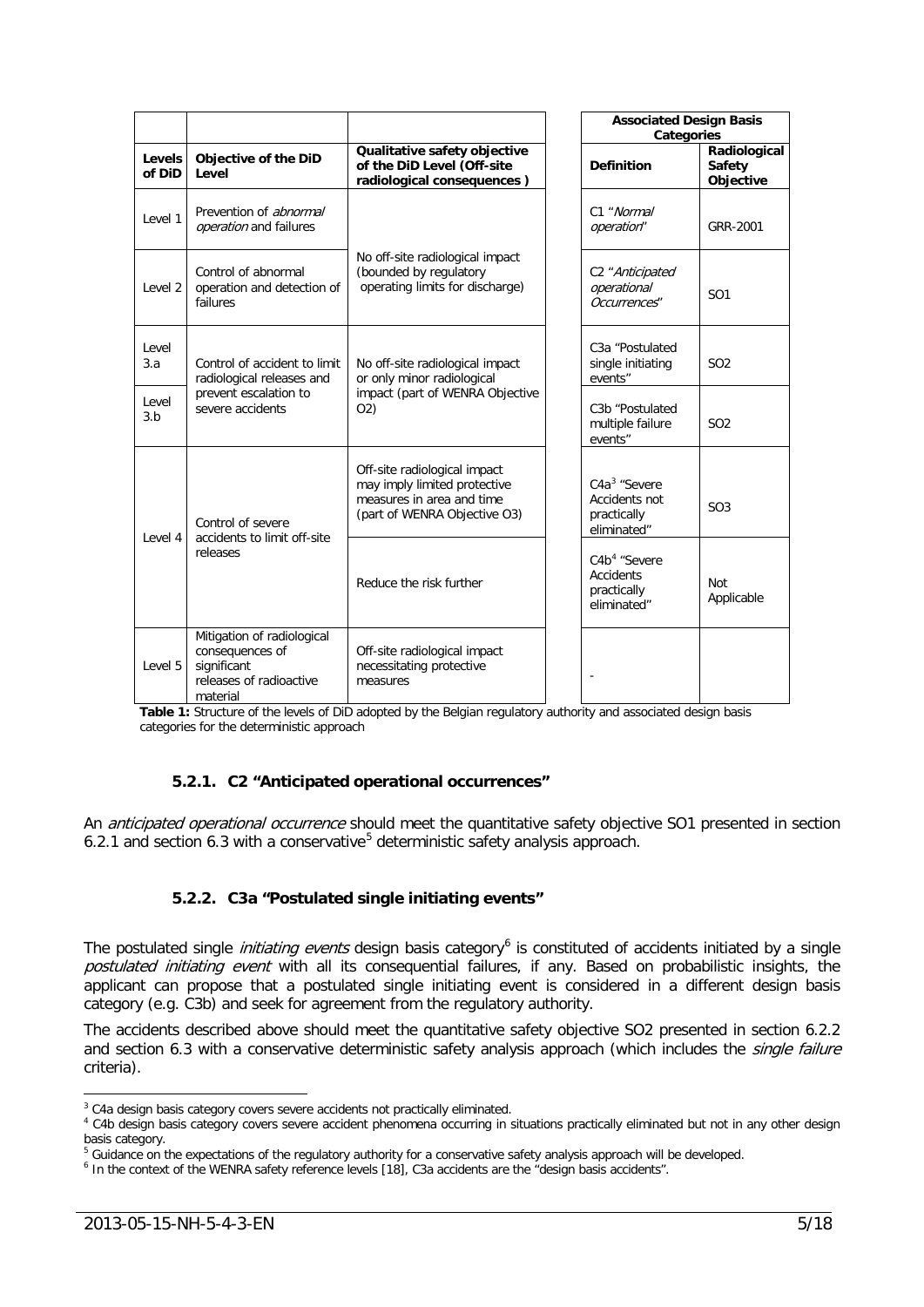#### **5.2.3. C3b "Postulated multiple failure events"**

<span id="page-6-0"></span>The postulated multiple failure events design basis category<sup>[7](#page-6-2)</sup> is constituted of accidents to be considered at the design stage caused by one of the following:

- a postulated common cause failure or inefficiency of all redundant trains of a same *safety system* needed to fulfil a safety function necessary to cope with a postulated anticipated operational occurrences (C2) or a single postulated initiating event (PIE) of C3a, or
- a postulated common cause failure of a same safety system needed to fulfil the safety functions in normal operation (C1).

Not all common cause failures need necessarily to be postulated. The applicant is expected to propose the list of common cause failures postulated and those not postulated (because either enveloped by postulated events or screened out).

The safety systems affected are the safety systems relied on under DiD Level 1 to 3.a. The aim in C3b is to control the selected multiple failure events to limit radiological releases and prevent escalation to severe accident conditions.

The accidents listed above should meet the quantitative safety objectives SO2 presented in section [6.2.2](#page-8-3) and section [6.3](#page-10-0) with an approach which could be less conservative  $8$  than the one used for the analysis of C3a events.

#### **5.2.1. C4 "Severe Accidents"**

<span id="page-6-1"></span>Severe accidents (SA) are a specific set of rare accidents for which the consequences are beyond those of C3b accidents.

Although C3b aims at preventing severe accidents as far as reasonably practicable, severe accidents should nevertheless be considered as part of the DiD approach. Severe accidents which lead to early or large releases need to be practically eliminated (see section [5.3\)](#page-7-0).

C4a accidents<sup>[9](#page-6-4)</sup> are severe accidents (e.g. core melt<sup>10</sup>, large releases of radioactive material from the installation, …) that have not been practically eliminated (see section [5.3\)](#page-7-0).

For these accidents, design measures should be implemented in order to meet safety objective SO3. In addition, the applicant should demonstrate to the regulatory authority that there are no reasonably practicable design measures that could be implemented to meet safety objective SO2.

Quantitative safety objectives are presented in section [6.2.3](#page-9-0) and section [6.3](#page-10-0) and should be met with an approach which could be less conservative than the one used for the analysis of C3a events.

For SA practically eliminated there are no quantitative safety objectives defined. Any additional reasonably practicable mitigating provisions should be implemented to address SA phenomena that arise in the practically eliminated SA situations and which are not covered under C4a with the aim to reduce the risk further. To meet this objective, "severe accidents" should be postulated (i.e. hypothetical accidents) under C4b. The intention in addressing these additional SA phenomena is to ensure that the DiD Level 4 analysis covers a wide set of severe accident phenomena. The mitigation means for these situations belong to level 4 of the Defence in Depth (DiD).

<span id="page-6-2"></span> $<sup>7</sup>$  In the context of the WENRA safety reference level[s \[18\],](#page-15-8) C3b accidents are part of the "Design Extension Conditions (DEC)".</sup>

<span id="page-6-3"></span><sup>&</sup>lt;sup>8</sup> Guidance on the expectations of the regulatory authority for a less conservative safety analysis approach will be developed.

<span id="page-6-4"></span>In the context of the WENRA safety reference level[s \[18\],](#page-15-8) C4a accidents are part of the "Design Extension Conditions (DEC)"

<span id="page-6-5"></span><sup>&</sup>lt;sup>10</sup> The scope of the safety demonstration should cover all risks induced by the nuclear fuel, even when stored in the fuel pool. Hence, core melt accidents (severe accidents) have to be considered when the core is in the reactor, but also when the whole core or a large part of the core is unloaded and stored in the fuel pool or stored elsewhere in the installation (e.g. in-vessel fuel storage).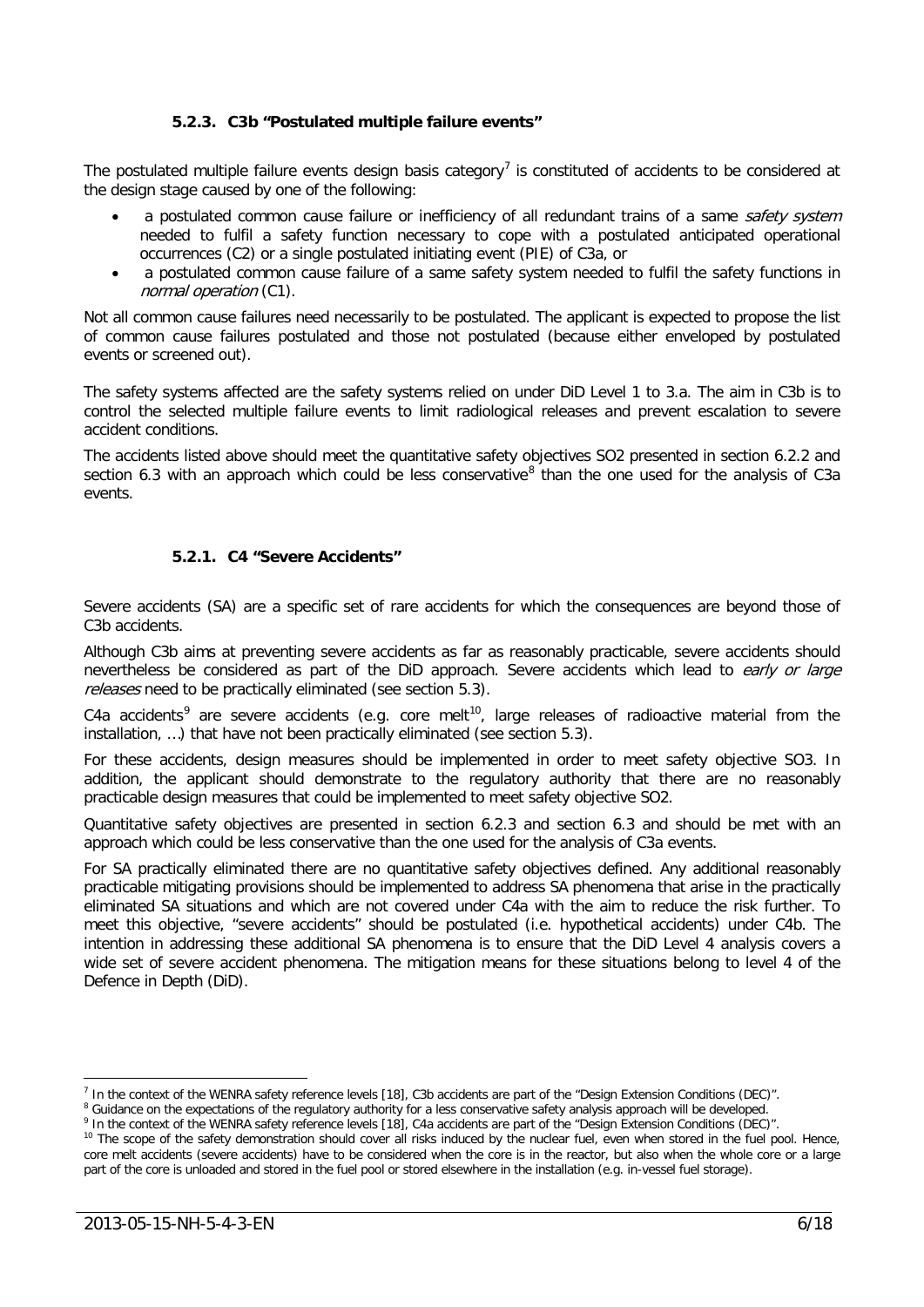#### <span id="page-7-0"></span>5.3. **Demonstration of practical elimination**

This section addresses the demonstration of practical elimination of a sequence (initiator) which could lead to early or large releases.

The demonstration of practical elimination is considered successful if [\[7\]:](#page-15-7)

- The sequence (initiator) can be proven to be physically impossible;
- The sequence (initiator) is extremely unlikely to arise with a high level of confidence.

Steps to demonstrate that the sequence (initiator) is extremely unlikely to arise with a high level of confidence are:

- Identify the initiator or the accident sequence that would lead to radiological consequences beyond  $SO3^{11}$
- The probability of this initiator or accident sequence should be pushed to very low probabilities. If the demonstration applies to the initiator then it is sufficient to agree with the regulatory authority on a cut-off probabilistic value. If the demonstration applies to the accident sequence then the demonstration cannot be claimed successful solely based on compliance with a general cut-off probabilistic value: the demonstration must be robust noting that:
	- o If the demonstration of practical elimination relies on the demonstration that the event is "extremely unlikely with a high level of confidence" then, in order to quantify the notion of "extremely unlikely", it is important to provide an order of magnitude of acceptable reliability for the upstream credited layer(s) of provision(s)<sup>[12](#page-7-3)</sup> (also referred to as "line of defence" or "line of protection") used in the safety demonstration;
	- o because of the existence of unforeseen/unexplained common cause failures there is a limit to the reliability that can be allocated to a single layer of provision. It is important to include arguments on reliability of the relevant structures, systems and components;
	- o when relevant in the demonstration, the probability of the common cause failure is taken into account;

the simplicity of the safety architecture or the demonstrated degree of knowledge for the phenomena involved in the accident will contribute to a robust demonstration of the practical elimination.

#### **6. Radiological Safety objectives**

<span id="page-7-1"></span>Article 8a of council directive 2014/87/Euratom of 8 July 2014 [\[5\]](#page-15-5) defining the nuclear safety objective for nuclear installations, indicates that Member States shall ensure that the national nuclear safety framework requires that nuclear installations are designed, sited, constructed, commissioned, operated and decommissioned with the objective of preventing accidents and, should an accident occur, mitigating its consequences and avoiding:

- early radioactive releases that would require off-site emergency measures but with insufficient time to implement them;
- large radioactive releases that would require protective measures that could not be limited in area or time.

In relation to this, the following sections define radiological safety objectives for the *public* outside the site limits. Even if a safety objective is met, the applicant should show that the radiological consequences cannot be reduced further with reasonable means (this is referred to as an ALARA optimization).

<span id="page-7-2"></span><sup>&</sup>lt;sup>11</sup> see §6.2 for the definition of off-site objective SO3 and §6.3 for the definition of on-site objective SO3.

<span id="page-7-3"></span><sup>&</sup>lt;sup>12</sup> The term "layers of provisions" is used in IAEA/SSR-2/1 Ref [\[16\].](#page-15-15)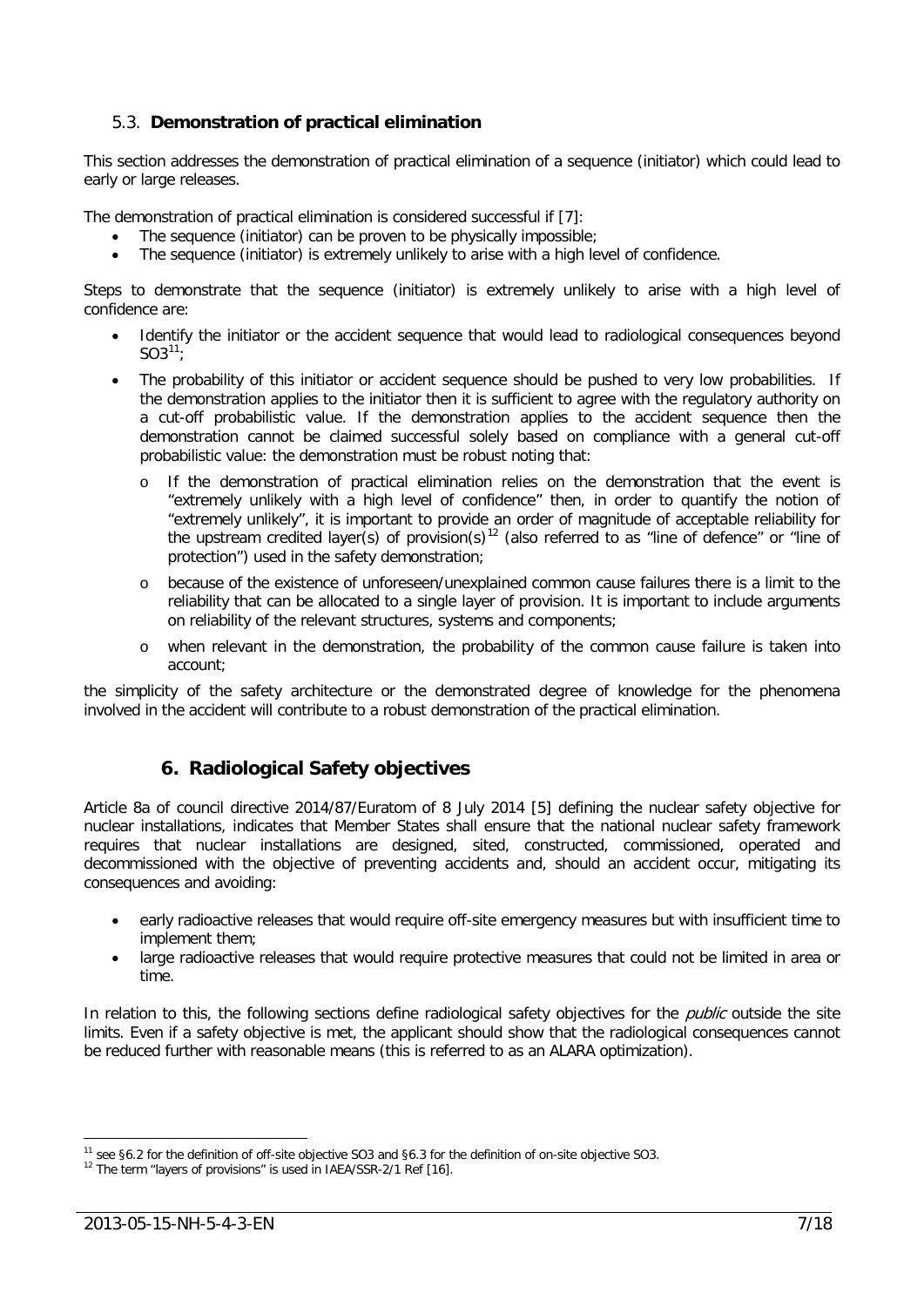#### <span id="page-8-0"></span>6.1. **Radiological safety objectives for normal operation**

For normal operation (C1), the regulatory operating limits for discharge and dose constraints apply. Dose limits are provided in [\[1\].](#page-15-1)

#### <span id="page-8-1"></span>6.2. **Off-site radiological safety objectives SO1, SO2 and SO3**

The radiological safety objectives are expressed in terms of effective dose and thyroid dose.

In the following sections, dose coefficients should be taken from [\[1\].](#page-15-1) If some isotopes or dose coefficients needed for the dose calculations are not listed in [\[1\],](#page-15-1) values are to be defined in consultation with the regulatory authority.

#### **6.2.1. Radiological safety objective SO1**

<span id="page-8-2"></span>For an anticipated operational occurrence (C2), the quantitative acceptance criteria for safety objective SO1 for an individual of the public off-site are:

- For events at least as frequent as once in a year:
	- Effective dose/event < 0,1 mSv/event;
	- Equivalent thyroid dose/event for the infant, child or adolescent  $< 0.3$  mSv/event.
- For events less frequent than once in a year:
	- o Effective dose/event < 0,5 mSv/event;
	- o Equivalent thyroid dose/event for the infant, child or adolescent < 1,5 mSv/event.

The doses for the public should be evaluated for the most exposed and vulnerable individual (based on realistic parameters<sup>13</sup>) considering the whole time period of the releases or the duration of direct irradiation exposure from a source within the installation. The dose should take into account *direct exposure*, cloud shine, and inhalation. The thyroid dose should be calculated taken into account inhalation only.

#### **6.2.2. Radiological safety objective SO2**

<span id="page-8-3"></span>Qualitatively, safety objective SO2 is that C3a and C3b accidents induce no off-site radiological impact or only minor radiological impact (in particular, no necessity of iodine prophylaxis, sheltering nor evacuation<sup>14</sup>). The objective should be interpreted in such way that for those accidents, releases should be avoided and where it is not possible to completely avoid them, the doses for the public should be below the levels where emergency response protective measures might be considered.

For accidents C3a and C3b, the quantitative acceptance criteria for safety objective SO2 for an individual of the public off-site are:

- Effective dose/event < 5 mSv/event;
- Equivalent thyroid dose/event for the infant, child or adolescent < 10 mSv/event.

The effective dose should take into account direct exposure, cloud shine, and inhalation. The thyroid dose should be calculated taking into account inhalation only. In addition, all paths need to be taken into account in order to ensure that the lifetime effective dose is well below 1 Sv/event [\[12\],](#page-15-16) [\[20\].](#page-15-17) Agricultural products (basket of products to be defined and justified) should be consumable within a time period of one year following the accident. In all cases, no credit can be given to any off-site remediation measure except those related to restriction of food consumption during the first year after the accident.

The doses for the public should be evaluated for the most exposed and vulnerable individual (based on realistic parameters) considering the whole time period of the releases or the duration of direct irradiation exposure from a source within the installation.

<span id="page-8-4"></span><sup>&</sup>lt;sup>13</sup> More explanations will be provided in the FANC guideline(s) that will be developed on conservative and less conservative safety analyses approaches.

<span id="page-8-5"></span><sup>&</sup>lt;sup>14</sup> However, restriction of food consumption could be needed in some scenarios.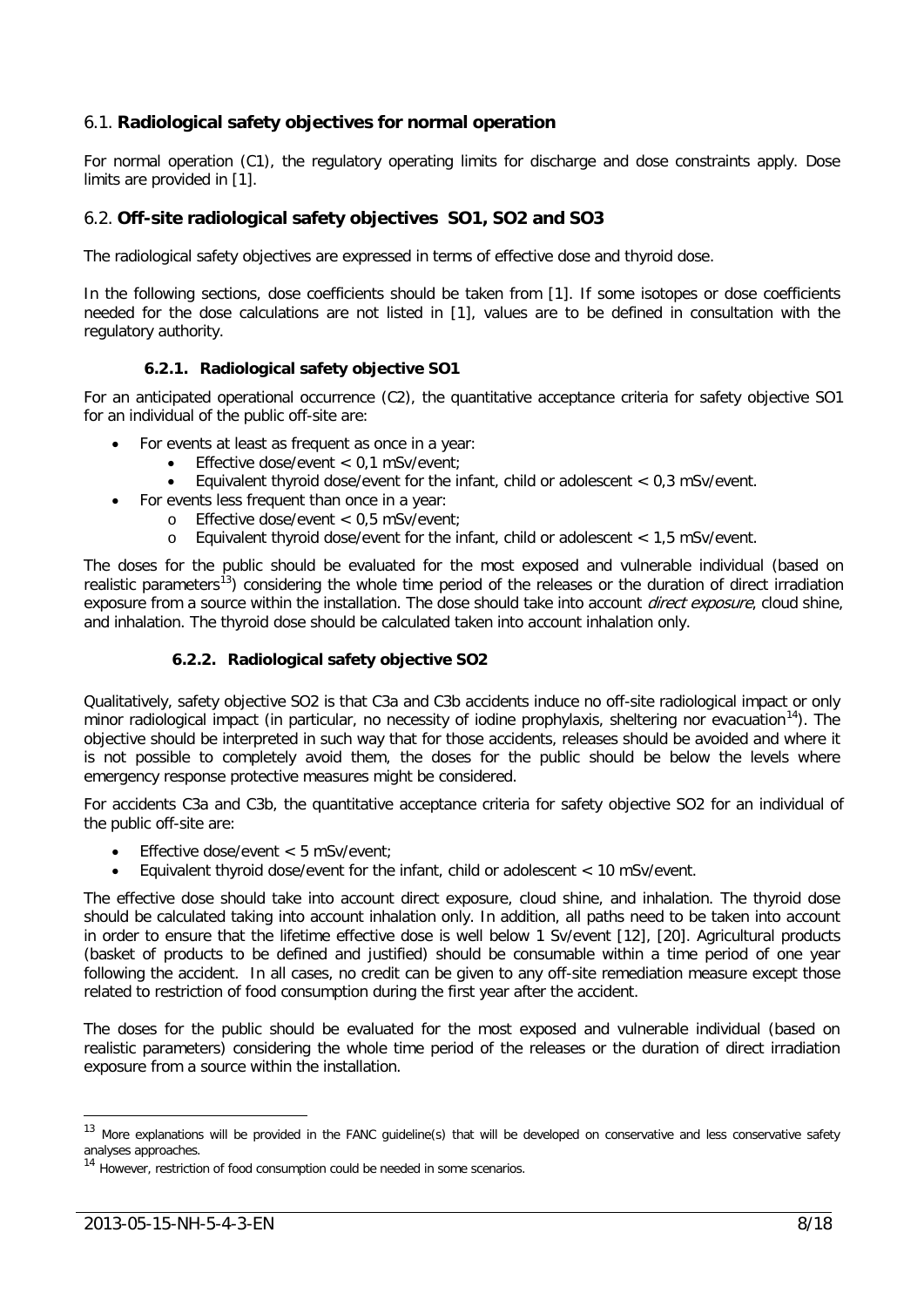#### **6.2.3. Radiological safety objective SO3**

<span id="page-9-0"></span>Safety objective SO3 aims at reducing potential releases to the environment from severe accidents, also in the long term[15](#page-9-2), by following the qualitative criteria below:

- severe accidents which would lead to early<sup>[16](#page-9-3)</sup> or large<sup>[17](#page-9-4)</sup> releases have to be practically eliminated (See section [5.3\)](#page-7-0):
- severe accidents which would lead to unacceptable direct irradiation (e.g. in case of criticality accidents without release) have to be practically eliminated (see section [5.3\)](#page-7-0);
- for severe accidents that have not been practically eliminated, design provisions have to be taken so that only limited protective measures in area and time are needed for the public (no permanent relocation, no need for emergency evacuation outside the immediate vicinity of the plant, limited sheltering, no long term restrictions in food consumption) and that sufficient time is available to implement these measures.

To meet the third bullet, the following interpretations of limited protective measures are provided based mainly on [\[7\]](#page-15-7) (specified zones are not meant to be used for emergency preparedness planning; zones related to emergency planning are provided in [\[11\]\)](#page-15-18):

- Immediate vicinity of the plant: The design should be such that the possible release of radioactive substances in a C4a accident, based on the analyzed consequences of the accident, will not initiate a need for emergency evacuation beyond the immediate vicinity of the plant. The design objective is to have a radius (R) of this immediate vicinity not exceeding **3 to 10 km**<sup>[18](#page-9-5)</sup> (evacuation zone);
- <span id="page-9-1"></span>• Limited sheltering and iodine prophylaxis: The design objective should be such that the possible release of radioactive substances in a C4a accident, based on the analyzed consequences of the accident, will not initiate a need for sheltering and iodine prophylaxis beyond the zone delimited by a radius (R) not exceeding **5 to 20 km**[18](#page-9-1) (sheltering zone);
- No long-term restrictions in food consumption: This is interpreted so that after a C4a accident, based on the analyzed consequences of the accident, agricultural products beyond the sheltering zone should generally be consumable one year after the accident (see section 8.4.1.2 of  $[11]$ ).

The radii used by the applicant should be agreed with the regulatory authority. The detailed safety objectives and protective measures for the public are summarized in Table 2.

| <b>Measure</b>             | <b>Evacuation zone</b><br>$(R \leq 3$ to 10 km)                                                     | Sheltering zone<br>$(R \leq 5$ to 20 km)                                                                                       | Beyond sheltering zone                                                                                                   |  |  |
|----------------------------|-----------------------------------------------------------------------------------------------------|--------------------------------------------------------------------------------------------------------------------------------|--------------------------------------------------------------------------------------------------------------------------|--|--|
| <b>Short term measures</b> |                                                                                                     |                                                                                                                                |                                                                                                                          |  |  |
| Permanent<br>relocation    | No: Lifetime effective<br>$dose/event < 1$ Sv<br>$[12]$ , $[20]$ /event, beyond<br>the site limits. | No: Lifetime effective<br>$dose/event < 1$ Sv<br>$[12]$ , $[20]$ /event, beyond<br>the site limits.                            | No: Lifetime effective dose/event $<$ 1 Sv<br>[12], [20] / event, beyond the site limits.                                |  |  |
| Evacuation                 | Maybe                                                                                               | No: Effective dose/event $\lt$<br>50 mSv/event beyond the<br>evacuation zone. The dose<br>should be integrated over 7<br>days. | No: Effective dose/event $\lt$ 50 mSv/event<br>beyond the evacuation zone. The dose should<br>be integrated over 7 days. |  |  |

<span id="page-9-2"></span><sup>&</sup>lt;sup>15</sup> Long term: considering the time over which the safety functions need to be maintained. It could be months or years, depending on the accident scenario.

<sup>16</sup> Early releases: situations that would require off-site emergency measures but with insufficient time to implement them.

<span id="page-9-3"></span><sup>&</sup>lt;sup>17</sup> Large releases: situations that would require protective measures for the public that could not be limited in area or time.

<span id="page-9-5"></span><span id="page-9-4"></span><sup>&</sup>lt;sup>18</sup> The radius which is considered as justified is the smallest radius. Exceeding this value towards the upper bound should be justified by the applicant. A radius exceeding the upper bound (which is the value used or planned to be used for the emergency planification zones) are not justified according to the regulatory authority.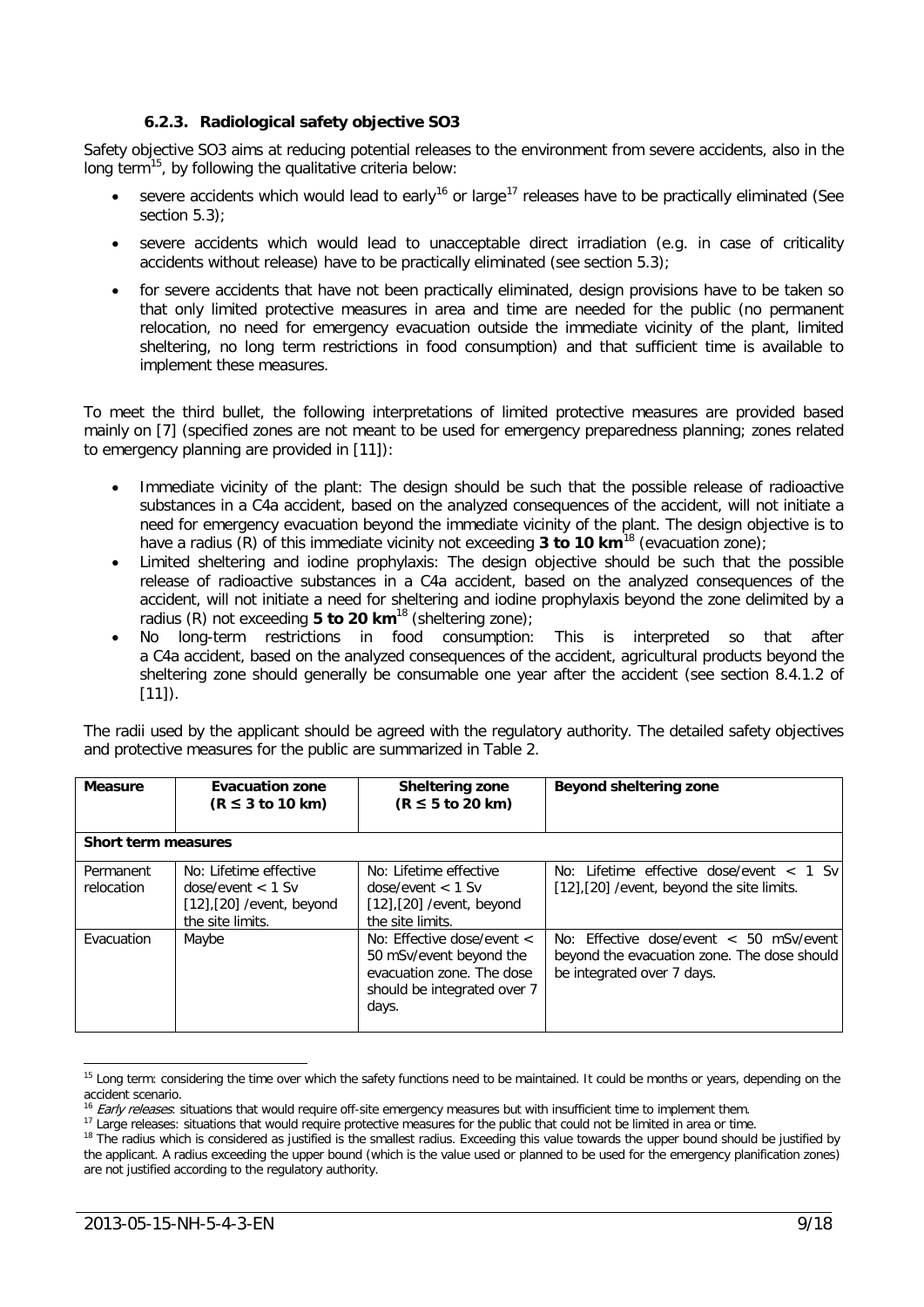| Sheltering                                          | Maybe | Maybe | No: Effective dose/event $< 5$ mSv/event,<br>beyond the sheltering zone. The dose should<br>be integrated over 24 hours.                        |
|-----------------------------------------------------|-------|-------|-------------------------------------------------------------------------------------------------------------------------------------------------|
| <b>Iodine</b><br>Prophylaxis                        | Maybe | Maybe | No: Equivalent thyroid dose/event for the<br>infant, child or adolescent < 10 mSv/event<br>during cloud passage, beyond the sheltering<br>zone. |
| Long term measures                                  |       |       |                                                                                                                                                 |
| Long-term<br>restrictions<br>in food<br>consumption | Maybe | Maybe | No:<br>Agricultural<br>products<br>should<br>be<br>consumable one year after the accident,<br>beyond the sheltering zone.                       |

**Table 2:** Quantitative safety objectives SO3 for areas where limited protective measures may be needed.

The thyroid dose should be calculated taking into account inhalation only. The doses for evacuation and sheltering should take into account direct exposure, inhalation, cloud shine and ground shine. Beyond the sheltering zone, agricultural products (basket of products to be defined and justified) should be consumable within a time period of one year following the accident. For permanent relocation, all paths should be considered.

The doses should be evaluated for the most exposed and vulnerable individual (based on realistic parameters) considering the relevant integration time and the whole released source term<sup>[19](#page-10-3)</sup>.

#### <span id="page-10-0"></span>6.3. **On-site radiological safety objectives SO1, SO2 and SO3**

This section will be completed in the next revision of this guideline.

## <span id="page-10-5"></span>**7. Consideration of external hazards**

#### <span id="page-10-2"></span><span id="page-10-1"></span>7.1. **General approach**

The approach for the safety demonstration of external hazards presented here is consistent with the approach focused on internal hazards presented in section [5.](#page-4-1) In general, for each type of external hazard, two hazard levels need to be defined: HL1 and HL2, and a margin assessment is to be carried out for the 'HL1' hazard. When existing, hazard specific FANC guidelines complement or further precise the general statements presented here.

For the first hazard level 'HL1' considered as an initiating event, the safety objective SO2 should be met with the use of a conservative safety analysis. The 'HL1' hazard is defined as a C3a initiating event. The annual exceedance frequency should not be higher than 10<sup>-4</sup>/y for natural hazards and 10<sup>-6</sup>/y for unintentional manmade hazards with due consideration of uncertainties. This difference between natural hazards and manmade hazards can be explained by the fact that man-made hazards tend to be subject to stronger changes over time<sup>[20](#page-10-4)</sup>.

A second hazard level 'HL2', more severe and less frequent than 'HL1' should also be defined. For this second hazard level 'HL2 considered as a rare initiating event', safety objective SO3 should be met. If reasonable design measures are available with which SO2 can be met, then they should be implemented. For the 'HL2'

<span id="page-10-3"></span><sup>&</sup>lt;sup>19</sup> If the whole released source term is released within a period of time exceeding the relevant integration time (i.e. 24 hours or 7 days), then an equivalent release rate and release time should be defined in order to envelop the whole released source term within the relevant integration time or alternatively, the whole release period should be considered.

<span id="page-10-4"></span><sup>&</sup>lt;sup>20</sup> For example: the hazard posed by aircraft crashes was practically non-existent a century ago. Natural hazards such as earthquake are more stable over time or develop in a more predictable manner.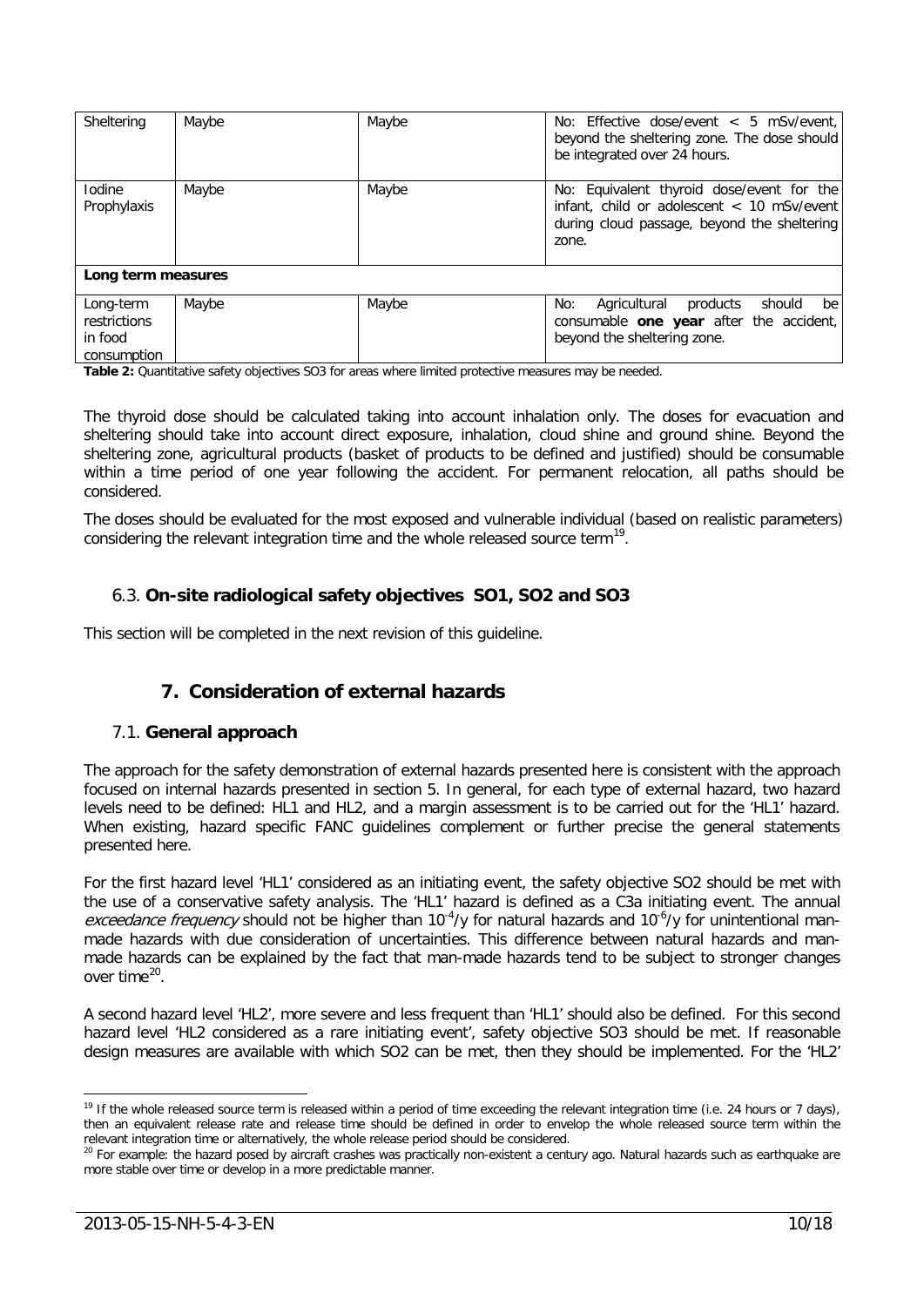hazard, the use of a less conservative safety analysis is acceptable to the regulatory authority and the 'HL2' hazard is thus categorized as a C4a initiating event or, when SO2 is met, a C3b initiating event.

#### <span id="page-11-0"></span>7.2. **Margin assessment**

The safety analysis should also demonstrate the sufficiency of conservatism for accidents induced by the 'HL1' hazard by a margin assessment. The margin is defined as the difference gap between the 'HL1' hazard, and a hazard (typically referred to as HL1<sup>\*</sup>) for which the radiological safety objective SO2 can still be ensured even with use of less conservative methods, assumptions and data. Unless explicitly defined by the regulatory authority in guidelines, the margin assessment should be proposed by the applicant to the regulatory authority and should follow the assessment rules of design basis category C3b (i.e. SO2 and less conservative analysis).

The margin can be measured in a number of ways:

- As a gap in exceedance frequency between the 'HL1' hazard and the 'HL1\*' hazard;
- As a gap in the severity between the 'HL1' hazard and the 'HL1\*' hazard.

In all cases, the selection and severity of external hazards to be considered is subject to the acceptance of the regulatory authority.

To illustrate the relation between HL1 and the margin assessment graphically, an example is provided in [Figure 1.](#page-12-3) In this figure the radiological consequences (y-axis) are given in relation to the hazard severity/exceedance frequency (x-axis). The installation considered meets SO2 for HL1 conservatively (colored area on right side of the figure). The best-estimate radiological consequence corresponding to HL1 is well below SO2, however, this is **not** the margin that is expected to be determined as part of the margin assessment.

Beyond the HL1 hazard, several (hypothetical) best-estimate curves are shown corresponding to different designs. Do note that such curves do not need to be calculated. These curves are given for 4 cases:

- case 1 shows a steep increase just beyond the HL1 hazard and very little margin: this is not considered to be acceptable;
- case 2 is a case for which the margin is determined explicitly: although the scales are not displayed, this case seems acceptable;
- case 3 is a case for which the margin is not calculated explicitly but, it is shown that a at sufficiently large "distance" from HL1, the best-estimate response is below SO2: again although the scales are not displayed, this case seems acceptable;
- case 4 concerns the situation for which it is shown that SO2 is met for HL2: no margin assessment is needed.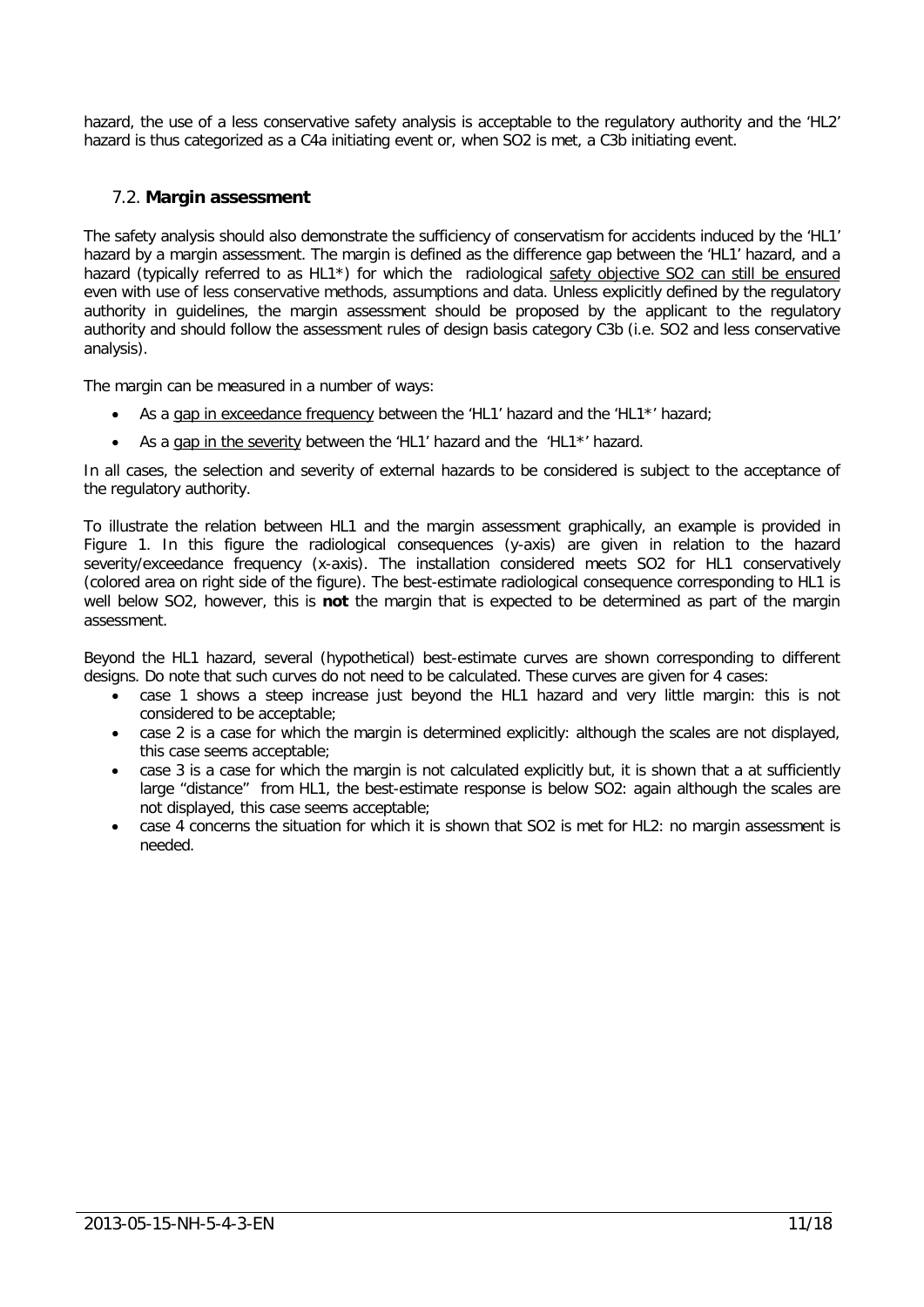

<span id="page-12-3"></span>**Figure 1. Schematic relation between HL1, the margin assessment, HL2 and safety objectives SO2 and SO3.**

#### <span id="page-12-1"></span><span id="page-12-0"></span>7.3. **Application of the graded approach to external hazards**

#### **7.3.1. General approach**

The graded approach aims to apply safety requirements in a manner commensurate with the characteristics of the installation, practice or source and with the magnitude and likelihood of the exposures. For the application to external hazards, the focus of the graded approach presented here will be on the potential radiological consequences based on which the scope of the safety demonstration of the external hazards will be defined. The general steps in this process are the following:

- Characterize the potential worst-case radiological consequences related to the new installation and, when necessary, in relation to a specific external hazard (see [7.3.2\)](#page-12-2);
- Categorize this potential worst-case radiological consequence in relation to the safety objectives SO2 and SO3 (see [7.3.3\)](#page-14-0);
- Determine the scope of the safety analysis in function of the categorization of the potential worstcase consequences.

The applicant should propose and justify the manner in which the graded approach is applied to the safety demonstration of external hazards. If the potential worst-case consequences are not determined, then by default the new installation should be categorized under the highest graded approach category (i.e. 4).

As will be clarified in the next subsections that provide expectations and guidance on the elements that should or could be part of the graded approach, most effort is necessary to determine the potential worstcase radiological consequence. In some cases an approach that quantifies the potential worst-case radiological consequence independently from the type and/or severity of the external hazard may be sufficient.

#### **7.3.2. Characterisation of the potential worst-case radiological consequences**

<span id="page-12-2"></span>Two aspects are important for the characterization of the consequences in relation to setting up a safety demonstration: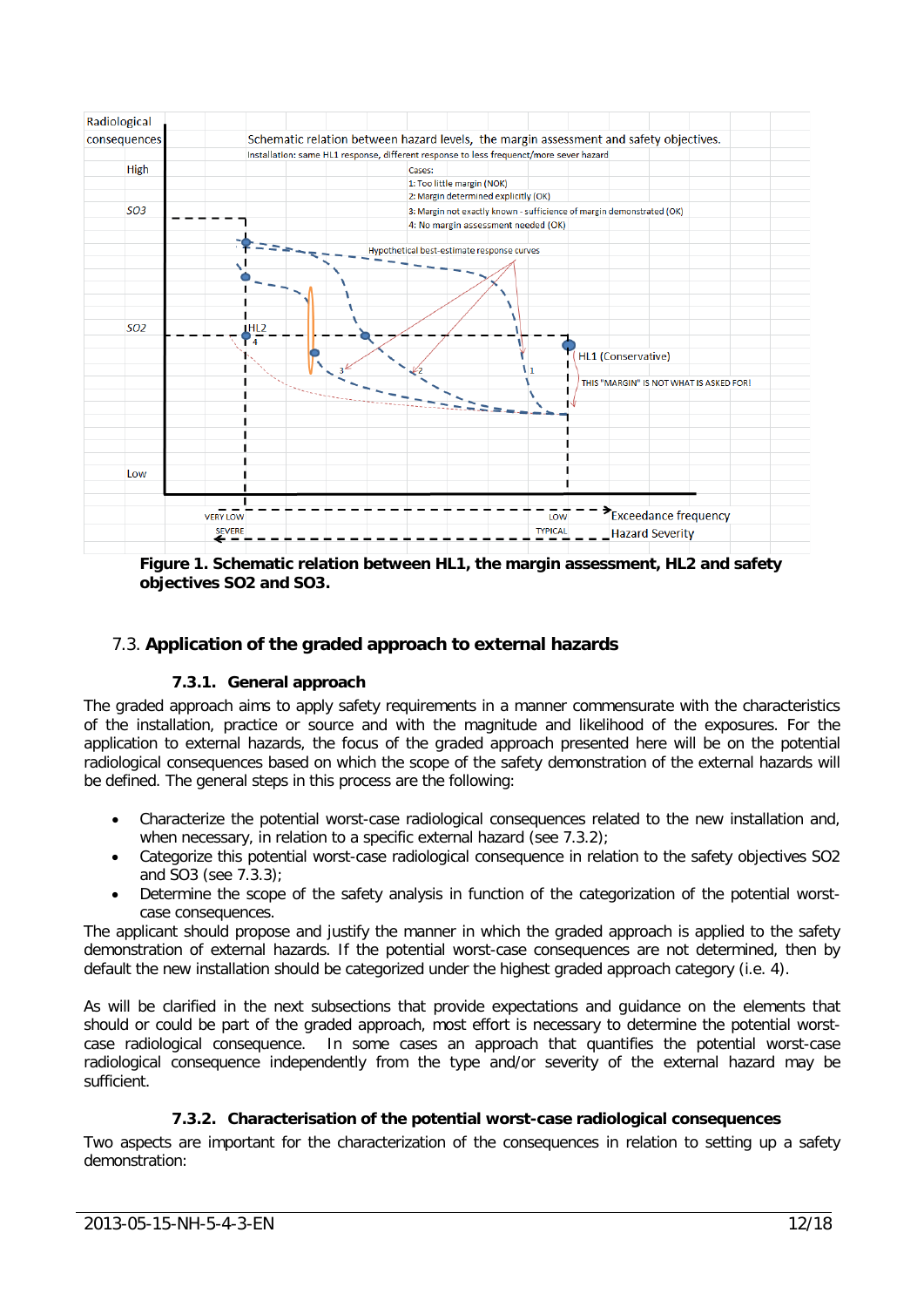- At the moment that the scope of the safety demonstration is defined, it is likely that only preliminary and general information is available and not a detailed and final design;
- The characterization should be done conservatively. If the resulting categorization would be underestimating the real consequences, then this would result in an insufficiently elaborate safety demonstration and hence an insufficient – i.e. unacceptable - protection in the final design.

These two aspects call for a simple and conservative approach. In general such an approach should consider the following aspects:

- The source and source term;
- The potential release of the source term;
- The external transport of the released source term;
- The resulting radiological impact.

Several factors should be considered as relevant characteristics of the source and source term, such as:

- Type of radioisotopes, either isotope specific or categorized for instance in groups such as  $\alpha$ , βγ, noble gasses, tritium, iodine, etc.;
- Mobility and physical form of the source term, e.g. solid, gaseous, liquid;
- Magnitude of the source term. As the main principle, the source present in the entire installation should be considered. However, it may be justified to segment the installation and assess the corresponding source term. Such segmentation could also be specific to an external hazard.

To assess the potential release of the source term(s), consideration should be given to the following aspects:

- Influence of the external hazard. The characteristics of an external hazard may impact differently on the source. For instance: some external hazard may give rise to mechanical forces whereas others give rise to reactivity effect; some external hazard may lead to the loss of the heat sink, whereas others may lead to the loss of electrical supply. For the purpose of applying the graded approach, an elaborate site specific hazard assessment is not considered necessary. Instead the characteristics of the external hazard should be accounted for and some basic knowledge on the potential site specific severity should be included by assuming a severity that can be considered "rare" but not unrealistic $^{21}$ .
- Influence of the installation. The characteristics of the installation may aggravate or alleviate the release of the source. Aggravating characteristics, for instance the potential for chemical reactions or the release of energy, should be included. Taking into account alleviating characteristics such as barriers needs to be justified.

The release fraction of the source(s) should be appropriately justified and otherwise assumed to be 100%.

The external transport medium of the released source term(s) may be external hazard specific (e.g. by water or by air), however, in most cases the transport by air will be the relevant mode of dispersion. In this case the weather and point of release are relevant factors to be described and justified. Methods, assumptions and data to model the external transport of the release source term should not differ from those that are applied in relation to SO2.

Finally, to determine the radiological impact the characteristics of the source term and of the exposed person should be specified and justified. Methods, assumptions and data related to the characteristics of the exposed person should not differ from those that are applied in relation to SO2.

As stated the approach should be detailed and justified. It should be noted that crediting beneficial characteristics of the installation (e.g. segmentation, barriers, etc.) will be subject to a critical review and will also likely lead to additional conditions on the design and/or the safety demonstration. Such additional conditions will aim to ensure the validity of crediting the characteristic.

<span id="page-13-0"></span><sup>&</sup>lt;sup>21</sup> For example: without performing a site specific hazard assessment, one can assume that a certain wind-speed can be considered rare. In addition, use can be made of an expert opinion to establish such a level.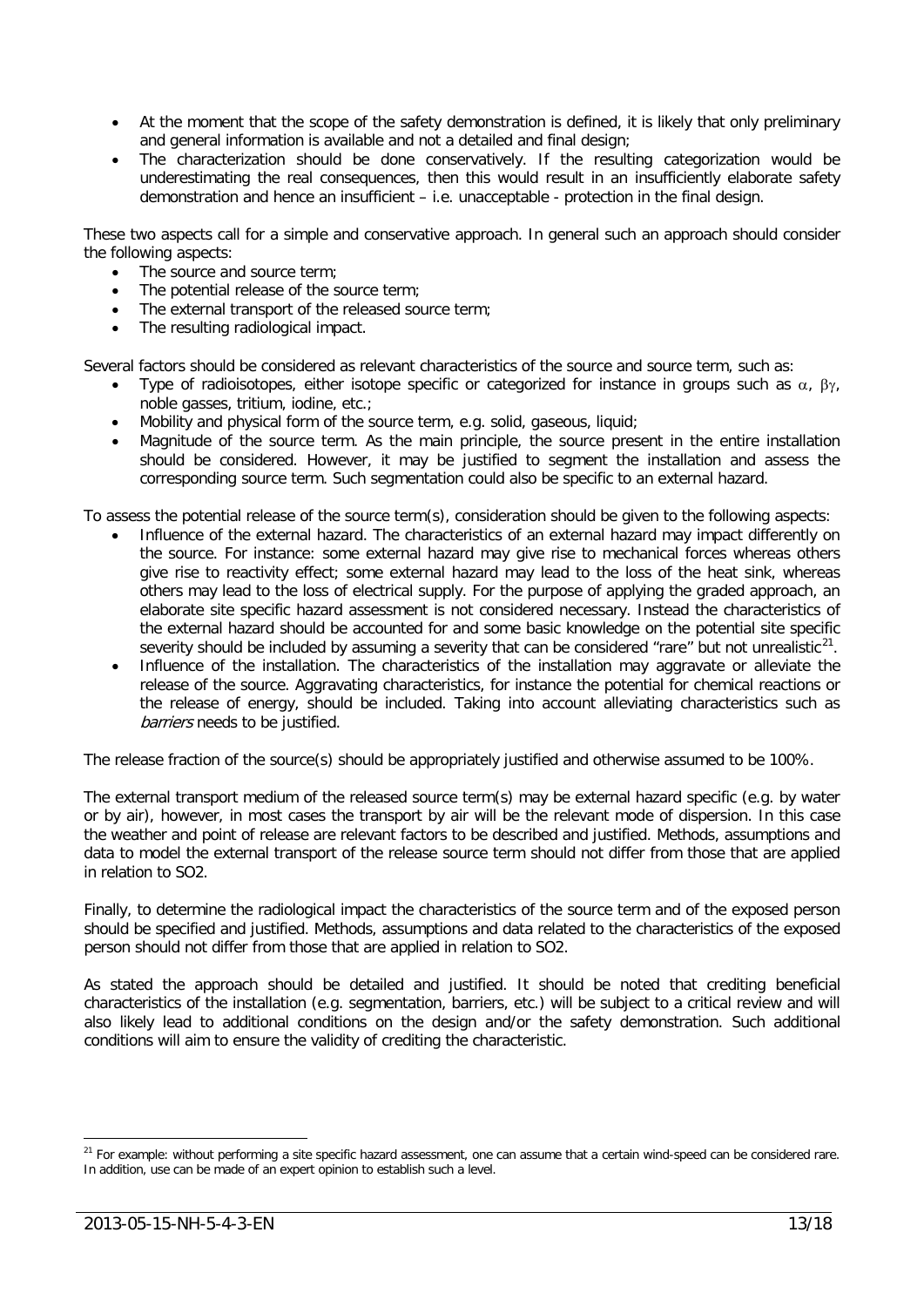#### **7.3.3. Categorization of the potential worst-case radiological consequences**

<span id="page-14-0"></span>The hazard-specific worst-case consequences will fall into one of the following graded approach categories:

- 1. Radiological consequences on-site below the SO2 limits $^{22}$  $^{22}$  $^{22}$ ;
- 2. Radiological consequences on-site larger than SO2 but radiological consequences off-site below the SO2 limits;
- 3. Radiological consequences off-site larger than SO2 but not larger than SO3 limits;
- <span id="page-14-1"></span>4. Radiological consequences off-site larger than SO3 limits.

#### **7.3.4. Graded safety demonstration matrix**

To determine the scope of the safety demonstration, the following graded safety demonstration matrix should be used:

|                                | Include in safety demonstration? |                               |                 |
|--------------------------------|----------------------------------|-------------------------------|-----------------|
| Graded<br>approach<br>category | HL1                              | Margin assessment<br>$(HL1*)$ | HL <sub>2</sub> |
|                                | ves                              | ves                           | ves             |
| 3                              | ves                              | ves                           | no              |
| າ                              | ves                              | no                            | no              |
|                                | $*1$<br>es.                      | no                            | no              |

\*1: For graded approach category 1 the installation should be designed for at least the severity retained in conventional design standards, when existing, according to the national codes for industrial facilities. Unless those standards and codes are more stringent, a HL1 event should be defined and analyzed with a severity set such that the exceedance frequency of the external natural hazard corresponds to a few percent's probability of exceedance during the lifetime of the facility. Note that for some hazards (e.g. aircraft crashes) a specific definition for the HL1 event for the graded approach category 1 may be provided in dedicated FANC guidelines.

<span id="page-14-2"></span> $22$  The applicable SO2 limit on-site will defined in the next revision of this quideline.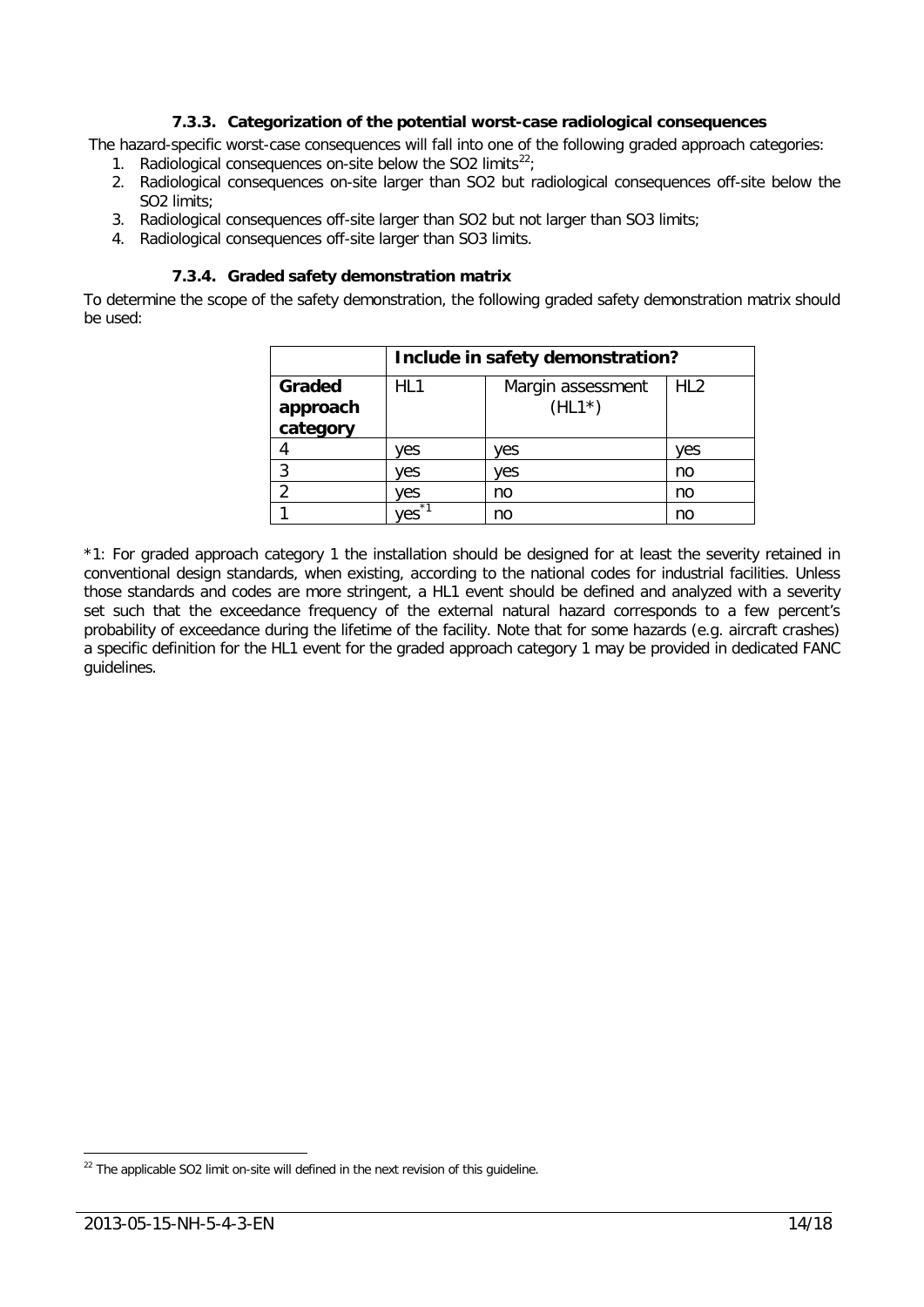## **8. References**

- <span id="page-15-1"></span><span id="page-15-0"></span>[1] Royal decree of July 20, 2001 (GRR-2001)
- <span id="page-15-2"></span>[2] 30 NOVEMBRE 2011. — Arrêté royal portant prescriptions de sûreté des installations nucléaires, Moniteur Belge du 21/12/2011
- <span id="page-15-3"></span>[3] Council Directive 2009/71/Euratom of 25 June 2009, establishing a Community framework for the nuclear safety of nuclear installations, Official Journal of the European Union, L 172/18, 2.7.2009
- <span id="page-15-4"></span>[4] WENRA Reactor Safety Reference Levels, January 2008
- <span id="page-15-5"></span>[5] Council Directive 2014/87/Euratom of 8 July 2014 amending Directive 2009/71/Euratom establishing a Community framework for the nuclear safety of nuclear installations
- <span id="page-15-6"></span>[6] [WENRA statement on safety objectives for new nuclear power plants, November 2010](http://www.wenra.org/dynamaster/file_archive/101112/2b2222163f90f88a272b3112b35b83ce/WENRA_StatementOnSafetyObjectivesForNewNuclearPowerPlants_Nov2010.pdf)
- <span id="page-15-7"></span>[7] WENRA, Report, Safety of new NPP designs, RHWG, March 2013
- <span id="page-15-9"></span>[8] IAEA, Safety Standards Series No. NS-R-4, Safety of Research Reactors, 2005
- <span id="page-15-10"></span>[9] IAEA, Specific Safety Guide No. SSG-20, Safety Assessment for Research Reactors and Preparation of the Safety Analysis Report, 2012
- <span id="page-15-11"></span>[10] IAEA, Specific Safety Guide No. SSG-2, Deterministic Safety Analysis for Nuclear Power Plants, 2009
- <span id="page-15-18"></span>[11] Arrêté royal du 17 octobre 2003 portant fixation du plan d'urgence nucléaire et radiologique pour le territoire belge, Annexe, version consolidée du 28 novembre 2011
- <span id="page-15-16"></span>[12] ICRP63,Principles\_for\_Intervention\_for\_Protection\_of\_the\_Public\_in\_a\_Radiological\_EmePrinciples\_for \_Intervention\_for\_Protection\_of\_the\_Public\_in\_a\_Radiological\_Emergencyrgency,1991
- <span id="page-15-12"></span>[13] IAEA Safety Fundamentals N°SF 1, 2006
- <span id="page-15-13"></span>[14] IAEA Safety Standard Series No. SSG-3, Development and Application of Level 1 Probabilistic Safety Assessment for Nuclear Power Plants, 2010
- <span id="page-15-14"></span>[15] IAEA Safety Standard Series No. SSG-4, Development and Application of Level 2 Probabilistic Safety Assessment for Nuclear Power Plants, 2010
- <span id="page-15-15"></span>[16] IAEA, Specific Safety Requirements, No. SSR-2/1, Safety of Nuclear Power Plants: Design, 2012
- <span id="page-15-19"></span>[17] IAEA Safety Glossary, Terminology used in Nuclear Safety and Radiation Protection, 2007
- <span id="page-15-8"></span>*[18]* WENRA safety reference levels for existing reactors, September 2014

*[19]*Arrêté AFCN du 17/10/03, Niveaux-guides d'intervention pour les situations d'urgence radiologique

<span id="page-15-17"></span>IAEA, Safety Standard Series No. GS-R-2, Prepardness and response for a nuclear or radiological emergency, 2002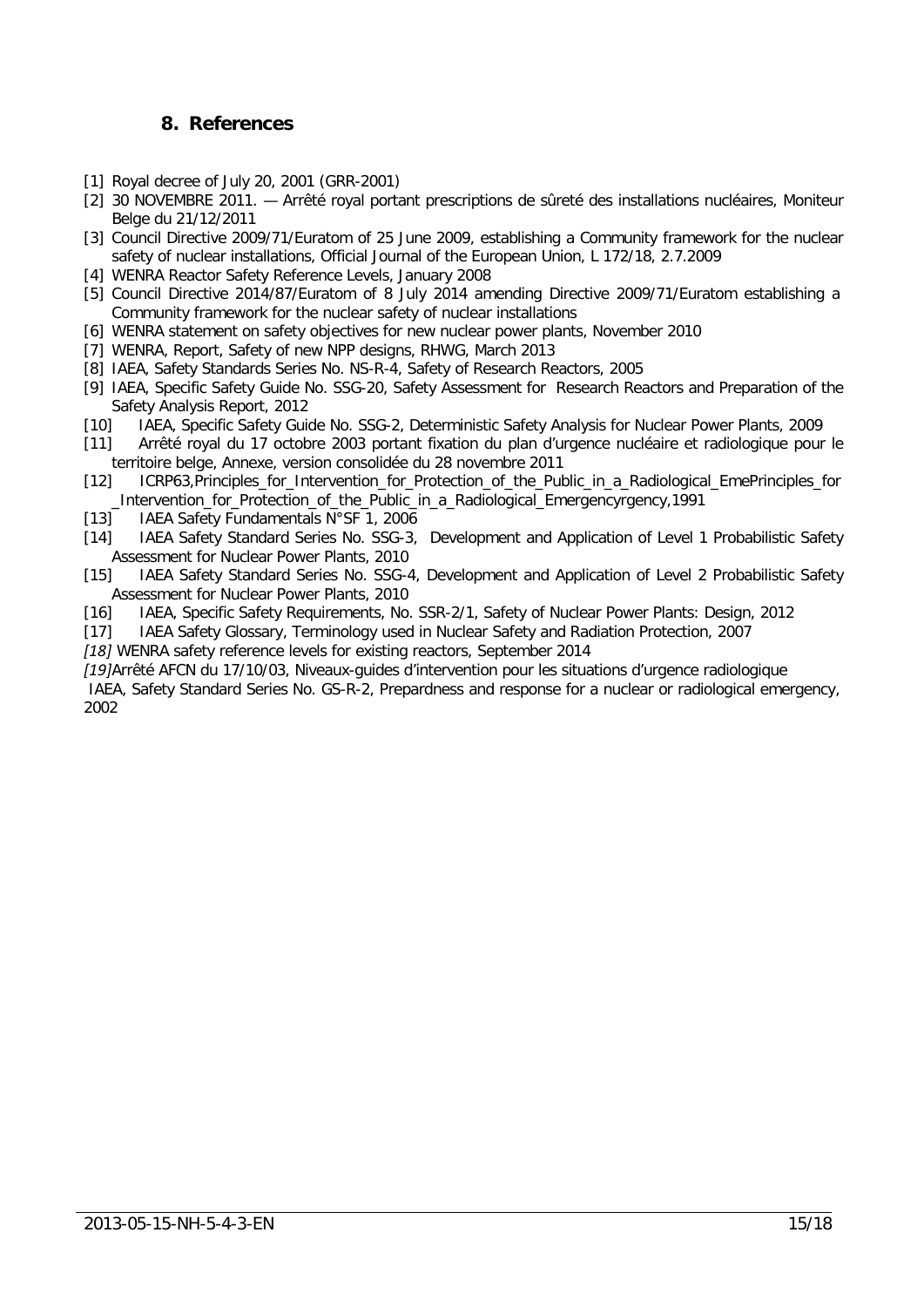## **9. Definitions**

#### <span id="page-16-0"></span>**abnormal operation [\[17\]:](#page-15-19)** See anticipated operational occurrence**.**

**accident conditions:** Deviations from normal operation that are less frequent and more severe than anticipated operational occurrences, and which include single initiating events accidents, multiple failure events accidents and severe accidents.

**anticipated operational occurrence [\[17\]:](#page-15-19)** An operational process deviating from normal operation which is expected to occur at least once during the operating lifetime of a facility but which, in view of appropriate design provisions, does not cause any significant damage to items important to safety or lead to *accident* conditions.

**applicable document:** In the context of this guideline, a document that contains recommendations that should be followed in order to meet the expectations of the regulatory authority. (The document remains however a non-legally binding document).

**barrier [\[17\]:](#page-15-19)** A physical obstruction that prevents or inhibits the movement of people, radionuclides or some other phenomenon (e.g. fire), or provides shielding against radiation.

**direct exposure:** Direct external exposure to a radiation source. The term is used to take into account exposure situations that do not necessarily result from a release (e.g. criticality accidents).

**early releases [\[6\]:](#page-15-6)** Situations that would require off-site emergency measures but with insufficient time to implement them.

**event [\[17\]:](#page-15-19)** An event is any occurrence unintended by the operator, including operating error, equipment failure or other mishap, and deliberate action on the part of others, the consequences or potential consequences of which are not negligible from the point of view of protection or safety.

**exceedance frequency:** The annual frequency of an event with a severity equal to or larger than a specified value.

**initiating event [\[17\]:](#page-15-19)** An identified event that leads to anticipated operational occurrences or accident conditions.

**large releases [\[6\]:](#page-15-6)** Situations that would require protective measures for the public that could not be limited in area or time.

**normal operation** [\[17\]:](#page-15-19) Operation within specified *operational limits and conditions.* 

**operational limits and conditions [\[17\]:](#page-15-19)** A set of rules setting forth parameter limits, the functional capability and the performance levels of equipment and personnel approved by the regulatory body for safe operation of an authorized facility.

**postulated initiating event (PIE) [\[17\]:](#page-15-19)** An event identified during design as capable of leading to anticipated operational occurrences or accident conditions.

**public [\[1\]](#page-15-1)**: Individuals of the population, with the exception of the persons professionally exposed, trainee(s) and student(s) during their working hours.

**single failure [\[18\]:](#page-15-8)** A failure and any consequential failure(s) postulated to occur in any component of a safety function in connection with the initiating event or thereafter at the most unfavourable time and configuration.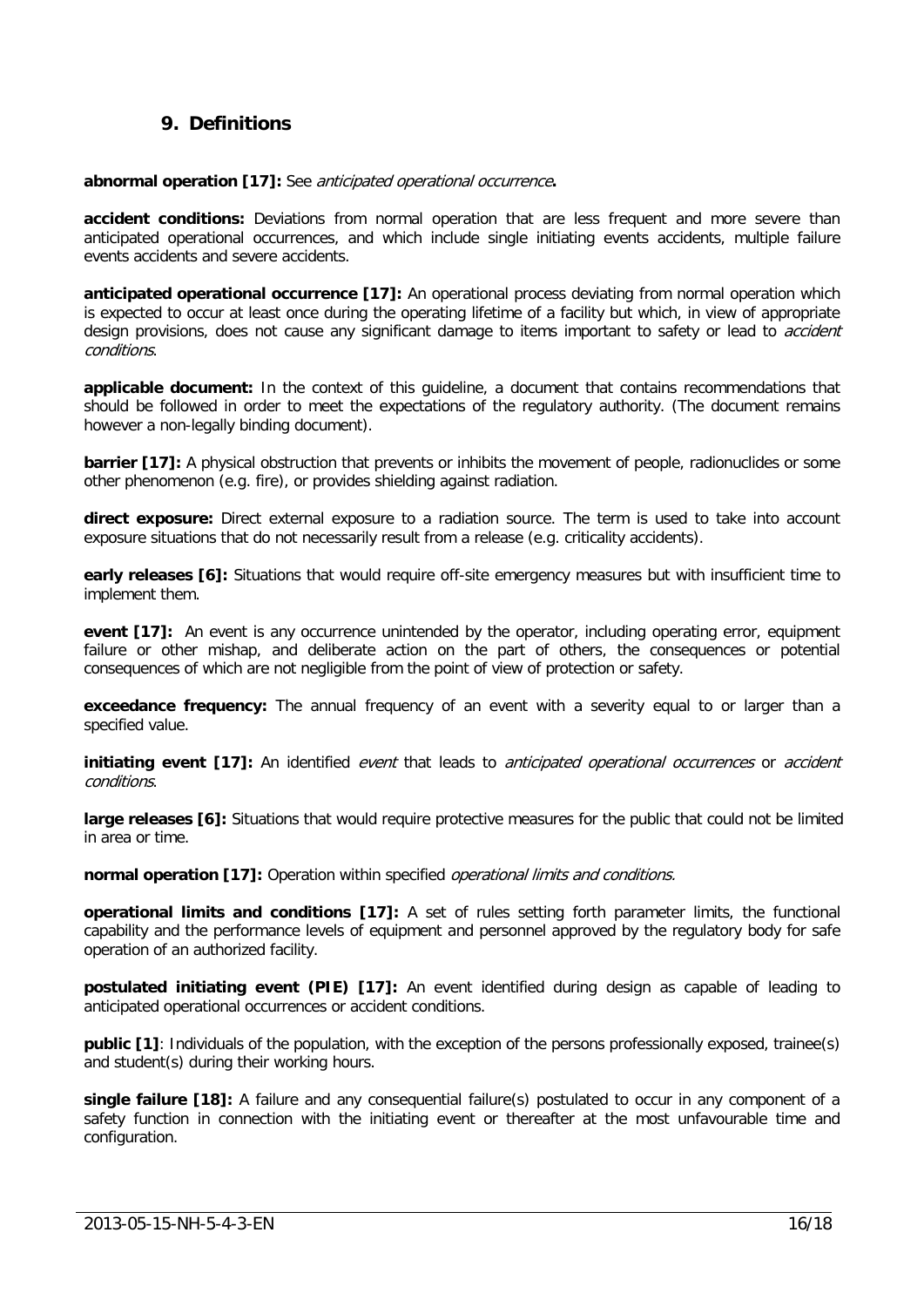safety system: A system provided to ensure one of the *safety functions*.

**safety functions:** Functions important to safety and to be fulfilled by the design to control transients, prevent accidents and accident escalation or to mitigate the consequences of accidents. The main safety functions are (i) Control of reactivity, (ii) Cooling of radioactive material (iii) Confinement of radioactive material.